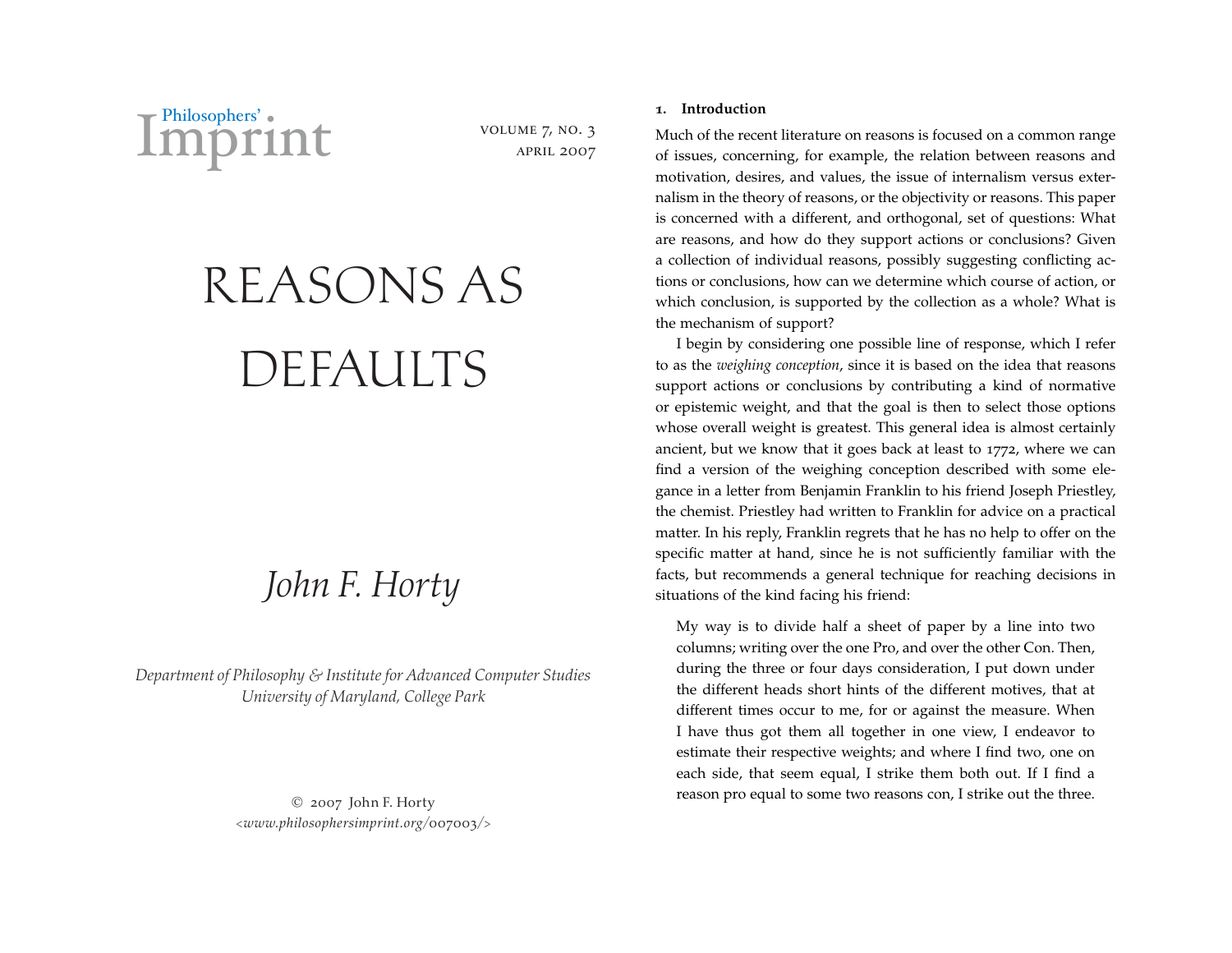If I judge some two reasons con, equal to three reasons pro, I strike out the five; and thus proceeding I find at length where the balance lies . . . (Franklin [1772](#page-27-0), pp. 348–349)

I suspect that most of us would now regard Franklin's picture as quixotic, or at least extraordinarily optimistic, both in its assumption that the force of reasons can be captured through an assignment of numerical weights, and in the accompanying assumption that practical reasoning can then be reduced to an application of arithmetic operations (indeed, Franklin goes on to characterize his technique as a "moral or prudential algebra"). But neither of these assumptions is actually essential. A number of contemporary writers are still willing to endorse what they think of as a more general form of the weighing conception—like Franklin's, but without the commitment to a precise numerical representation, or to arithmetic operations. According to this more general view, reasons can still be thought of as supporting conclusions by contributing weights, of a sort; the weights contributed by different reasons can still be thought of as combined in some way, even if the combination function is not arithmetic; and these combined weights can still be balanced against each other, with the correct outcome defined as that whose weight is greatest. One example of this generalized weighing conception, distinguished by its exceptional clarity, can be found in a recent paper by John Broome, who summarizes his position as follows:

Each reason is associated with a metaphorical weight. This weight need not be anything so precise as a number; it may be an entity of some vaguer sort. The reasons for you to *φ* and those for you not to  $\phi$  are aggregated or weighed together in some way. The aggregate is some function of the weights of the individual reasons. The function may not be simply additive ... It may be a complicated function, and the specific nature of the reasons may influence it. Finally, the aggregate comes out in favor of your *φ*ing, and that is why you ought to *φ*. (Broome [2004](#page-26-0), p. 37)

My objection to this picture is not so much that it is a version of the weighing conception—although, in fact, the theory I present in this paper is set out explicitly as an alternative to this view. Instead, my objection is that the generalized weighing conception as described here is simply incomplete as an account of the way in which reasons support conclusions. Broome distances himself from the more objectionable features of the quantitative weighing conception—numbers, additive functions—but fails to tell us what should take their place. If the weights associated with reasons are not numbers, what are they; what are these entities of a vaguer sort? If these weights are not aggregated through simple addition, how are they aggregated; what is this more complicated function?

In raising this objection, I do not mean to criticize Broome, who surely does not intend to present anything like a complete account of his generalized weighing conception in the paper I have cited, but only to sketch the view before getting on with other work. Nevertheless, I do feel that the objection highlights a real problem for contemporary advocates of the generalized weighing conception, and one that I have not seen addressed. Once we move past the level of a rough outline, it will not do to say only that reasons lend some kind of weight to conclusions, and that these weights are assembled somehow. A theory of the relation between reasons and their outcomes should be subject to the same standards of rigor that Frege brought to the study of the relation between premises and their consequences.

Let us return to our initial questions: What are reasons, and how do they support conclusions? My answer is that reasons are provided by defaults, and that they support conclusions in accord with the logic of default reasoning (sometimes known as nonmonotonic logic, sometimes as defeasible logic). The goal of this paper is to articulate and begin to develop this answer.

Although there is no single theory that we can now point to as the correct logic for default reasoning, I begin by describing what seems to me to be one particularly useful way of developing such a logic. This logic is presented here only in as much detail as necessary to show that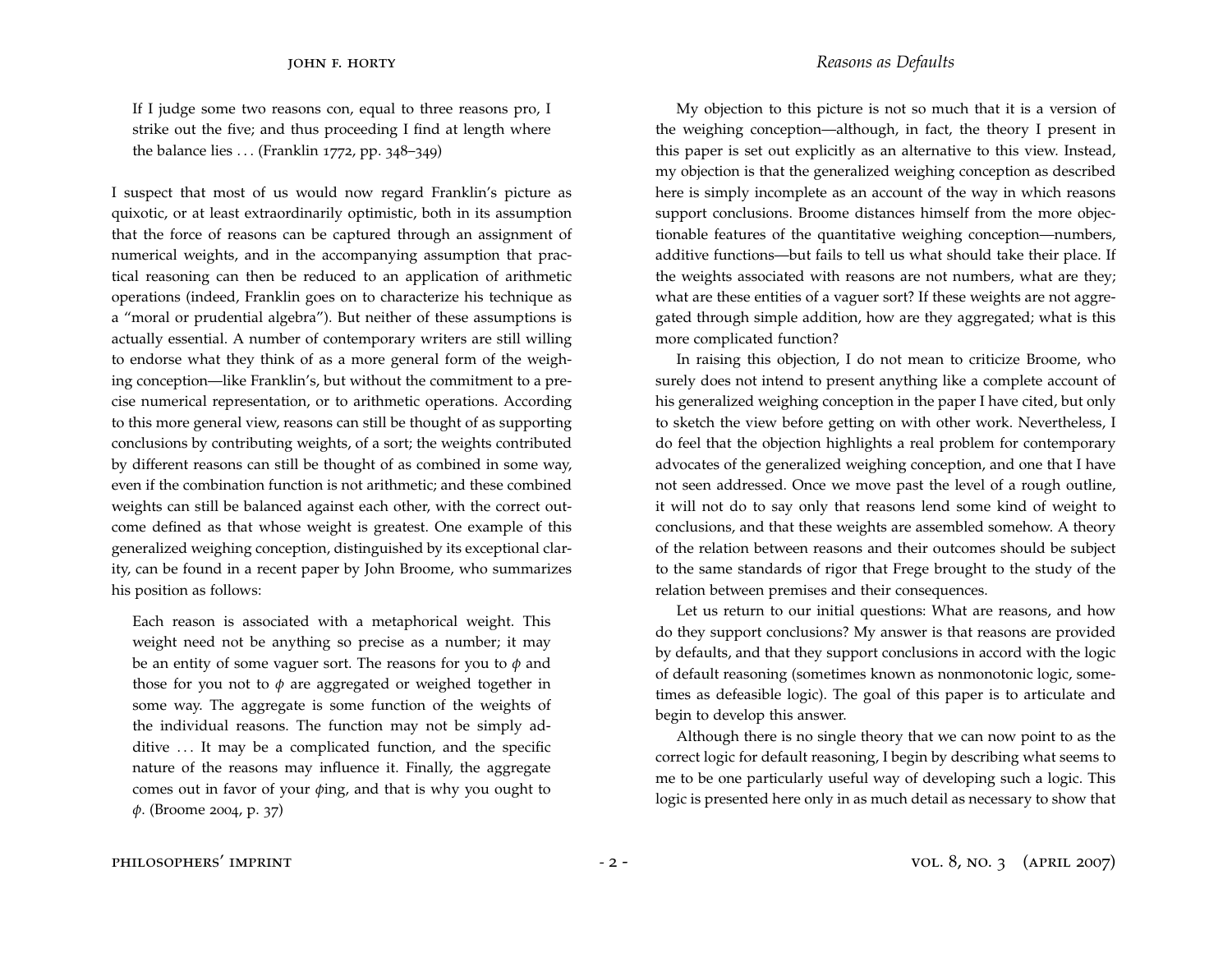there really is a concrete theory at work, to provide some idea of the shape of that theory, and also of the issues it raises; the overall theory is set out more carefully, and explored from a technical perspective, in my  $(2007)$  $(2007)$  $(2007)$ .<sup>1</sup> After presenting this default logic, I then show how it can be elaborated to deal with certain issues involved in developing a more robust theory of reasons. I focus on two such issues: first, situations in which the priority relations among reasons, or defaults, themselves seem to be established through default reasoning; second, the treatment of undercutting defeat and exclusionary reasons. Finally, and by way of application, I show how the resulting account can shed some light on a topic in the theory of reasons that has recently attracted a good deal of attention: Jonathan Dancy's interesting and influential argument from reason holism to a form of extreme particularism in moral theory.

#### **2. A theory of default reasoning**

#### *2.1 Default theories and scenarios*

We take as background an ordinary propositional language, with ⊃,  $\land$ ,  $\lor$  and  $\neg$  as the usual propositional connectives, and with  $\top$  as a special constant representing truth. The turnstile  $\vdash$  indicates ordinary logical consequence.

Now against this background, let us begin with a standard example, known as the Tweety Triangle.<sup>2</sup> If an agent is told only that Tweety is a bird, it would be natural for that agent to conclude that Tweety is able to fly. Our everyday reasoning seems to be governed by a general default according to which birds, as a rule, are able to fly; and on the view recommended here, it is this default, instantiated for Tweety, that provides a reason for the conclusion. But suppose the agent is told, in addition, that Tweety is a penguin. There is also a default according to which penguins, as a rule, are not able to fly, which now provides a reason for a conflicting conclusion. Because the default about penguins is stronger than the default about birds, it is natural to suppose that the first of these reasons is defeated by the second, so that the agent should withdraw its initial judgment and conclude instead that Tweety cannot fly. 3

Where *A* and *B* are formulas from the background language, we let  $A \rightarrow B$  represent the *default* rule that allows us to conclude *B*, by default, whenever it has been established that *A*. To illustrate: if *B* stands for the statement that Tweety is a bird, and *F* for the statement that Tweety can fly, then  $B \to F$  is the rule that allows us to conclude that Tweety can fly, by default, once it has been established that Tweety is a bird. This particular default can be thought of as an instance for Tweety of the general default

$$
Bird(x) \rightarrow Fly(x),
$$

telling us that, as a rule, birds are able to fly (to get from this general default to the particular instance  $B \rightarrow F$ , think of *B* as an abbreviation for the statement *Bird*(*Tweety*) and of *F* as an abbreviation for *Fly*(*Tweety*)). It is, in many ways, easier to understand general default rules like this—*defeasible generalizations*—than it is to understand their particular instances. However, in order to avoid the complexities involved in a treatment of variables and instantiation in default logic,

<sup>1</sup>. The particular logic presented here has its roots in two earlier sources. The first is the original default logic of Reiter ([1980](#page-27-2)), one of the most widely applied formalisms for nonmonotonic reasoning, and arguably the most successful; the second is a body of literature on the semantics of nonmonotonic inheritance networks, initiated by Touretzky ([1986](#page-27-3)), developed by a number of authors, and reviewed in my ([1994](#page-27-4)b). The current theory is mapped out along the general lines suggested by Reiter, but includes an account of priority relations among default rules based on the treatment of this topic found in the literature on inheritance reasoning.

<sup>2</sup>. It is called this because of its triangular shape when depicted as an inheritance network, a graphical representation of default relations among classes of entities; see my ([1994](#page-27-4)b) for an overview of nonmonotonic inheritance reasoning.

<sup>3</sup>. In an effort to find language that is both gender neutral and unobtrusive, I often assume that the agent is an impersonal reasoning device, such as a computer, which can appropriately be referred to with the pronoun 'it'.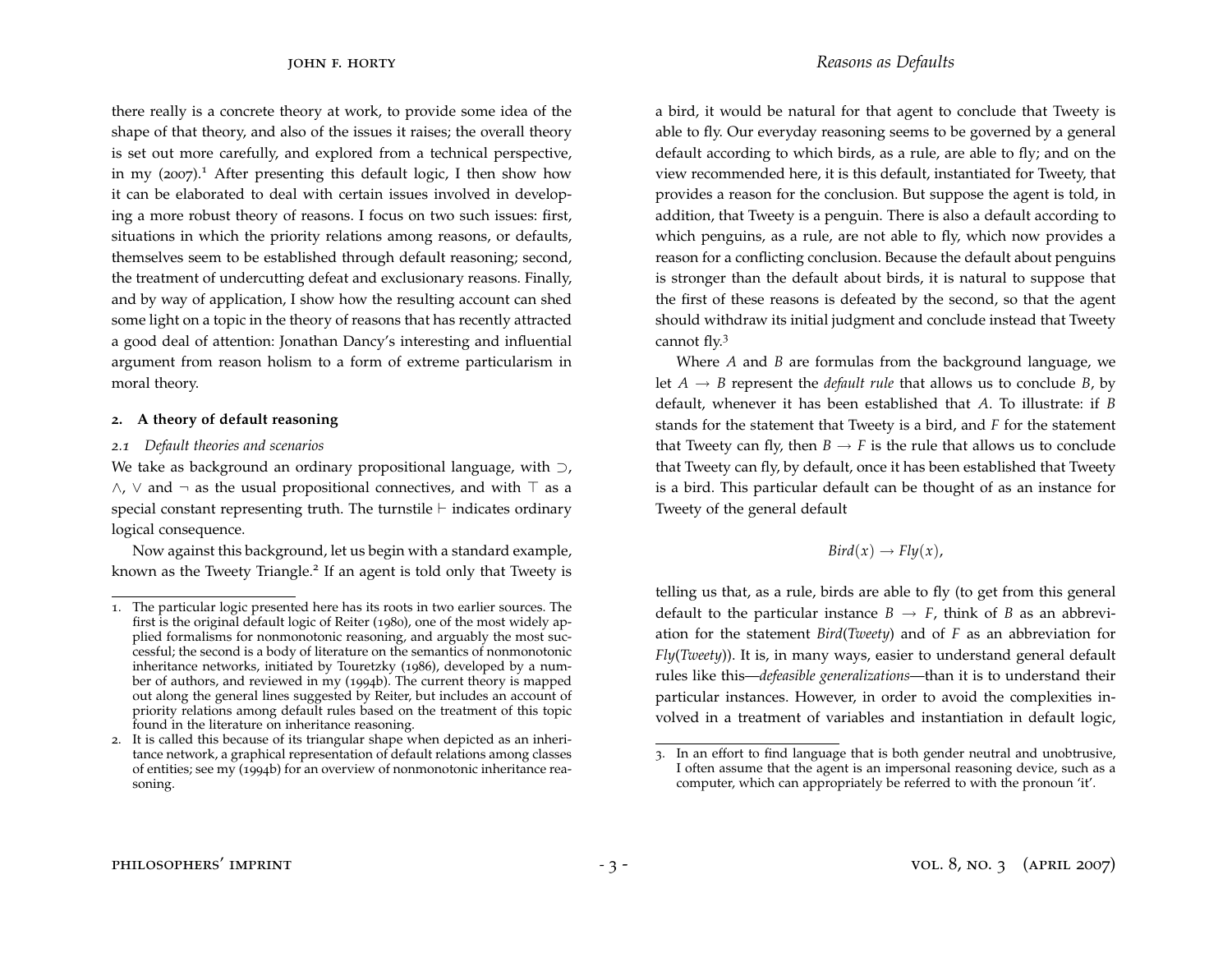we restrict ourselves in this paper to a propositional language, and therefore focus only on particular defaults, rather than the defeasible generalizations they instantiate.

Throughout the discussion, we will be slipping back and forth, rather casually, between what might be called *practical* and *epistemic* reasons—reasons for actions, versus reasons for conclusions. The default that Tweety flies given that he is a bird might be classified as providing an epistemic reason, supporting the proposition that Tweety flies. By contrast, the default that I ought to have lunch with you given that I promised to do so (a particular instance of the defeasible generalization that I ought to do whatever I promise) is most naturally interpreted as providing a practical reason. It does not support the conclusion that I will have lunch with you, but provides me with a reason for doing so.

Various theses could be advanced concerning the relation between these two kinds of reasons. One such thesis is that epistemic reasons should be subsumed as a species under the genus of practical reasons. On this view, our reason for concluding that Tweety flies does not, if fact, support a proposition, but actually recommends an action: *concluding* that Tweety flies. Another thesis is that practical reasons should be subsumed as a species under the genus of epistemic reasons. On this view, my reason to have lunch with you does not recommend an action but actually supports a proposition: that I *ought* to have lunch with you. Yet a third thesis is that neither practical nor epistemic reasons can be assimilated to the other, but that they are simply distinct kinds of reasons, though sharing many important properties.

The account set out here is intended to be independent of these theses, or others, concerning the relation between practical and epistemic reasons; it can be adapted, I believe, to accommodate a variety of different positions on the topic. Although we will not address the relations between practical and epistemic reasons, or the complicated topic of their interactions, we will, at various points, be discussing each of these two kinds of reasons individually, and will then use the same notation in both cases—relying on context to indicate whether the conclusion *B* in a default of the form  $A \rightarrow B$  is supposed to represent a supported proposition or a recommended action. For expository convenience, simply because the theory is more naturally motivated in this way, we will begin by focusing on epistemic reasons almost exclusively,

We assume two functions—*Premise* and *Conclusion*—that pick out the premises and conclusions of default rules: if  $\delta$  is the default  $A \rightarrow B$ , for example, then *Premise*(*δ*) is the statement *A* and *Conclusion*(*δ*) is the statement *B*. The second of these functions is lifted from individual defaults to sets of defaults in the obvious way, so that, where  $D$  is a set of defaults, we have

$$
Conclusion(\mathcal{D}) = \{Conclusion(\delta) : \delta \in \mathcal{D} \}
$$

as the set of their conclusions.

and then turn to practical reasons later on.

As we have seen, some defaults have greater strength, or higher priority, than others; some reasons are better than others. In order to represent this information, we introduce an ordering relation *<* on the set of defaults, with  $\delta < \delta'$  taken to mean that the default  $\delta'$  has a higher priority than *δ*. We assume that this priority ordering on defaults is transitive, so that  $\delta < \delta'$  and  $\delta' < \delta''$  implies  $\delta < \delta''$ , and also irreflexive, so that *δ < δ* always fails; such an ordering relation is referred to as a *strict partial ordering*.

The priority relations among defaults can have different sources. In the Tweety Triangle, for example, the priority of the default about penguins over the default about birds has to do with specificity: a penguin is a specific kind of bird, and so information about penguins in particular takes precedence over information about birds in general. But there are also priority relations that have nothing to do with specificity. Reliability is another source. Both the weather channel and the arthritis in my left knee provide reasonably reliable predictions of oncoming precipitation, but the weather channel is more reliable. And once we move from epistemic to practical reasons, then authority provides yet another source for priority relations. National laws typically override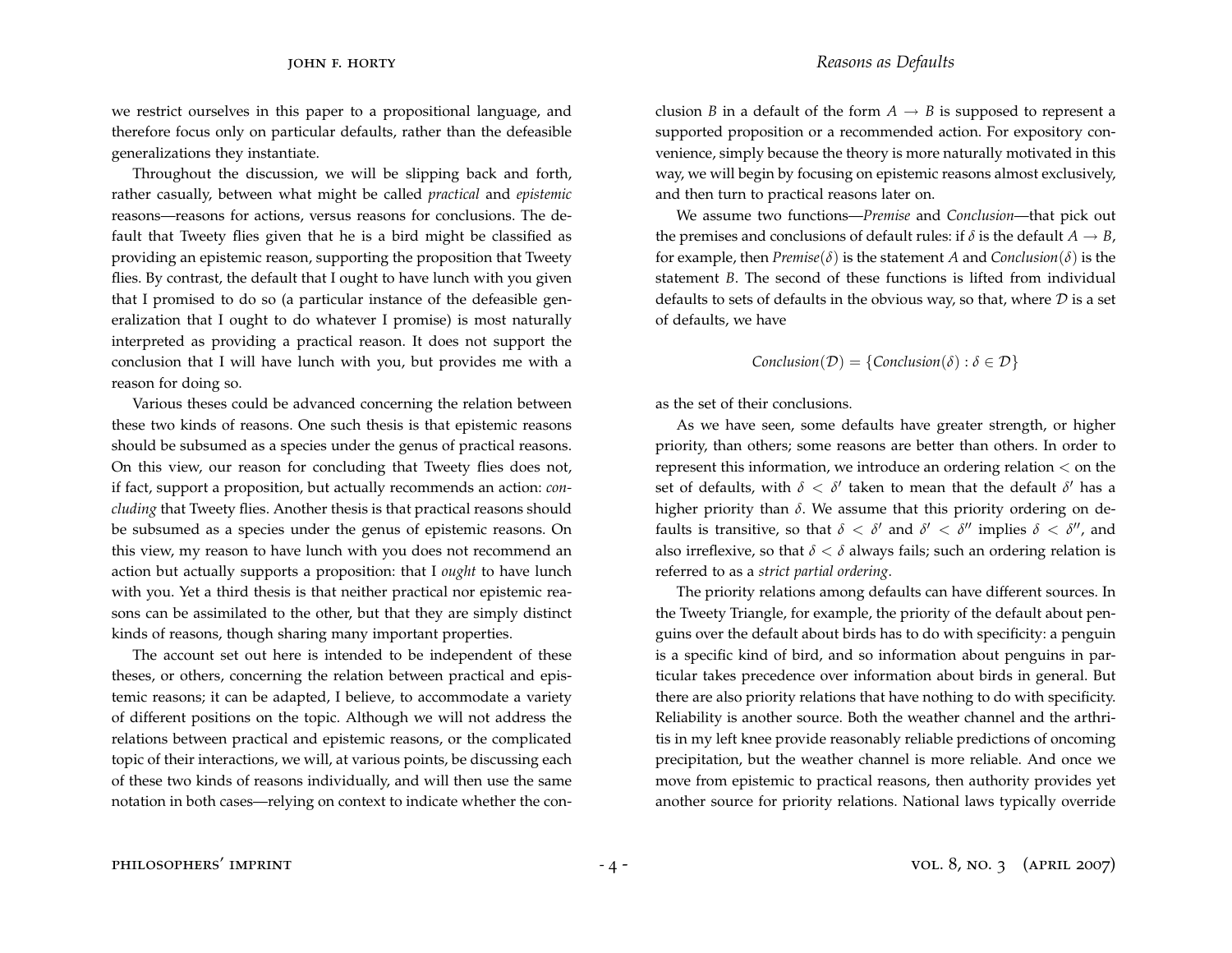state or provincial laws, and more recent court decisions have more authority than older decisions. Direct orders override standing orders, and orders from the Colonel override orders from the Major.

We will begin, in this section, by considering the special case in which all priority relations among defaults are fixed in advance, so that there is no need to consider either the source of these priority relations or the way in which they are established, but only their effect on the conclusions reached through default reasoning. Formally, where D is a set of defaults subject to the strict partial ordering *<*, and where  $W$  is, in addition, some set of ordinary formulas, we define a *fixed priority default theory* as a structure of the form  $\langle W, D, \langle \rangle$ . Such a structure—a body of ordinary information together with an ordered set of defaults—represents the initial data provided to the agent as a basis for its reasoning.

Most research in nonmonotonic logic is motivated by the epistemic interpretation of defaults, and so concentrates on the problem of characterizing the belief sets supported by default theories. The defaults themselves are thought of as rules for extending the beliefs derivable from a set of formulas beyond their classical consequences, and for this reason, the belief sets they support are often referred to as *extensions*. We will concentrate here, however, not on extensions themselves, but on *scenarios*, where a scenario based on a default theory  $\langle W, \mathcal{D}, \langle \rangle$  is defined simply as a particular subset S of the set  $D$  of defaults contained in the theory. From an intuitive standpoint, a scenario is supposed to represent the set of defaults that have been accepted by the agent, at some stage of the reasoning process, as providing sufficient support for their conclusions.

The concept of a scenario has a natural interpretation under both the epistemic and the practical readings of default rules. Under the epistemic reading, the agent, in selecting a scenario, can be thought of as choosing the defaults it will use to extend its initial information to a full belief set: where S is a scenario based on  $\langle W, \mathcal{D}, \langle \rangle$ , we can define the belief set that is *generated* by this scenario as the set of formulas derivable from its conclusions together with the agent's initial information—that is, the set of formulas derivable from *W* ∪ *Conclusion*(S). Under the practical reading, with defaults understood as recommending actions rather than supporting propositions, the set of conclusions of the defaults belonging to a scenario  $S$ —that is, the set *Conclusion*( $S$ )—can be taken as the set of actions that the agent has settled upon.

Our initial task is to characterize, as we will say, the *proper scenarios*—those sets of defaults that might ultimately be accepted by an ideal reasoning agent on the basis of the information contained in some ordered default theory. With this notion in hand, the extensions of default theories, ideal belief sets, can be defined as those belief sets that are generated by proper scenarios; or from a practical perspective, a proper scenario can be taken to specify a set of actions that a rational individual might decide to perform.

#### *2.2 Binding defaults*

We begin with the concept of a binding default. If defaults provide reasons, then the binding defaults are supposed to represent those that provide *good* reasons, in the context of a particular scenario. This reference to a scenario is not accidental: according to the theory developed here, the set of defaults that an agent might take as providing good reasons depends on the set of defaults it already accepts, the agent's current scenario.

The concept of a binding default is defined in terms of three preliminary ideas, which we turn to first—triggering, conflict, and defeat.

Not every default, of course, is even applicable in every scenario. The default that birds fly, for example, provides no reason at all for an agent to conclude that Tweety flies unless the agent is already committed to the proposition that Tweety is a bird. The triggered defaults, those that are applicable in a particular scenario, are simply those whose premises are entailed under that scenario—those defaults, that is, whose premises follow from the agent's initial information together with the conclusions of the defaults that the agent has already accepted.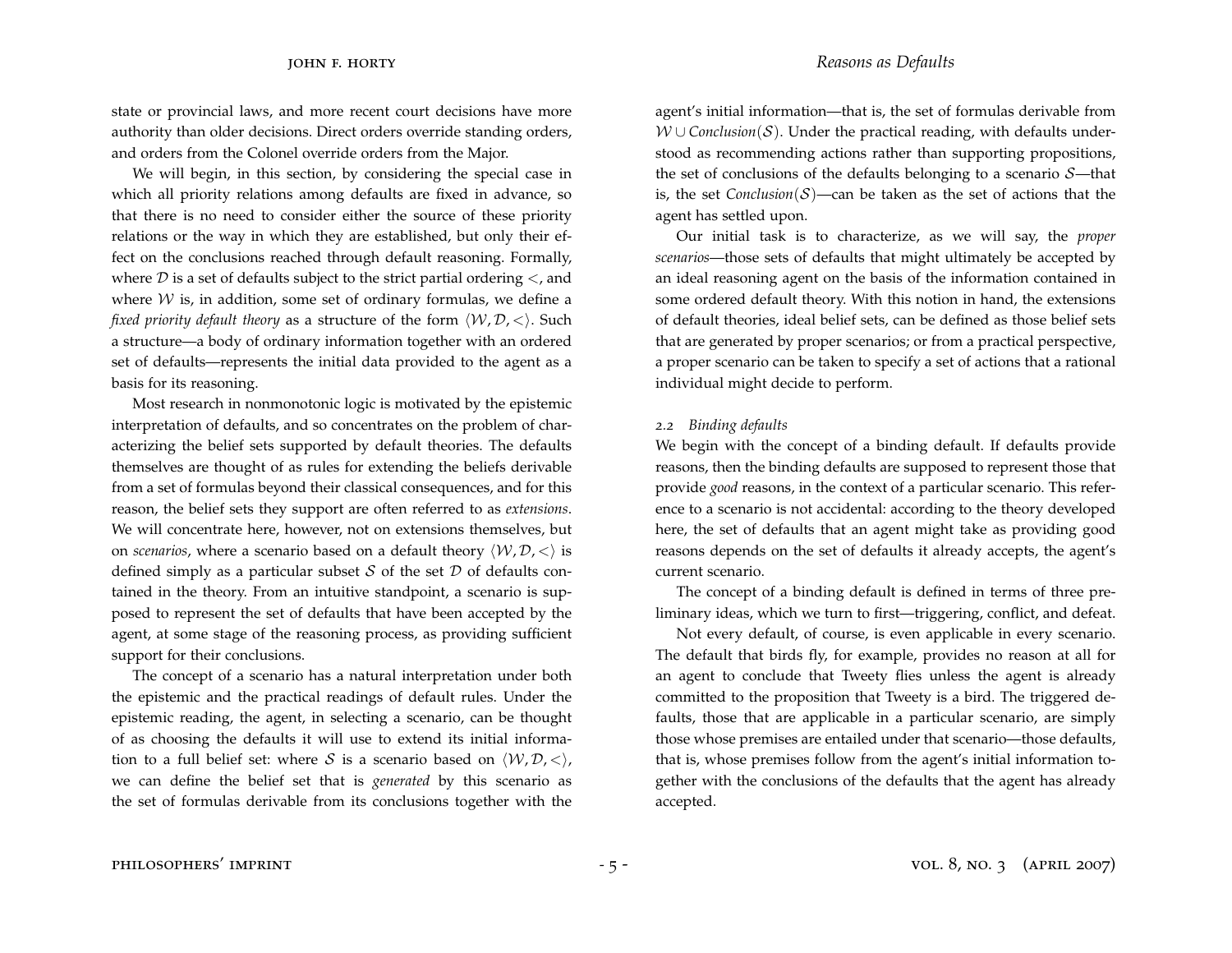**Definition 1 (Triggered defaults)** Where  $S$  is a scenario based on the fixed priority default theory  $\langle W, \mathcal{D}, \langle \rangle$ , the defaults from  $\mathcal D$  that are *triggered* in S are those belonging to the set

 $Triggered_{W,D,<sup>(S)</sup> = {\delta \in D : W \cup Conclusion(S) \vdash Premise(\delta)}$ .

To illustrate, let *B*, *F*, and *W* stand, respectively, for the propositions that Tweety is a bird, that Tweety flies, and that Tweety has wings; and let  $\delta_1$  and  $\delta_2$  stand for the defaults  $B \to F$  and  $F \to W$ , instances for Tweety of the general defaults that birds fly and that flying animals tend to have wings. Imagine that an agent is provided with the ordered default theory  $\langle W, \mathcal{D}, \langle \rangle$  as its initial information, where  $W = \{B\},\$  $D = {\delta_1, \delta_2}$ , and the ordering  $\lt$  is empty; and suppose the agent has not yet accepted any of the defaults from  $D$ , so that its initial scenario is simply  $S_0 = \emptyset$ . We then have *Triggered*<sub>*W*,  $D \leq S_0$ ) = { $\delta_1$ } so</sub> that, in this initial scenario, only  $\delta_1$  is triggered, providing the agent with a reason for its conclusion, the proposition *F*. Now suppose the agent does in fact accept this default, and so moves to the new scenario  $\mathcal{S}_1 = \{\delta_1\}$ . Then since *Triggered*<sub>W,  $\mathcal{D}_\leq(\mathcal{S}_1) = \{\delta_1, \delta_2\}$ , the default  $\delta_2$  is</sub> now triggered as well, providing a reason for the new conclusion *W*.

This discussion of triggered defaults, those that can be thought of as providing the agent with reasons, leads to a terminological question: should these reasons then be identified with the defaults themselves, or with propositions? Suppose, as in our example, that the agent's background theory contains the default  $B \to F$ , an instance for Tweety of the general default that birds fly, together with *B*, the proposition that Tweety is a bird, so that the default is triggered. In this case, it seems plain that the agent has a reason to conclude that Tweety flies. But how, exactly, should this reason be reified? Should it be identified with the default  $B \to F$  itself, or with the proposition *B*?

This question, like many questions concerning reification, is somewhat artificial. Evidently, both the default and the proposition are involved in providing the agent with a reason for concluding that Tweety flies. The default would have no bearing if it were not triggered by some fact, a true proposition; the fact would be nothing but an incidental feature of the situation if it did not trigger some default. When it comes to reification, then, the reason relation could be projected in either direction, toward defaults or propositions, and the choice is largely arbitrary.

Nevertheless, it seems to correspond most closely to our ordinary usage to reify reasons as propositions. The present paper will therefore be based on an analysis according to which *reasons are identified with the premises of triggered defaults*; and we will speak of these triggered defaults, not as reasons themselves, but as *providing* certain propositions—their premises—as reasons for their conclusions. To illustrate: in the case of our example, we will say that *B*, the fact the Tweety is a bird, is a reason for concluding that Tweety flies, and that this reason is provided by the default  $B \to F$ .

Triggering is a necessary condition that a default must satisfy in order to be classified as binding in a scenario, but it is not sufficient. Even if some default is triggered, it might not be binding, all things considered; two further aspects of the scenario could interfere.

The first is easy to describe. A default will not be classified as binding in a scenario, even if it happens to be triggered, if that default is conflicted—that is, if the agent is already committed to the negation of its conclusion.

**Definition 2 (Conflicted defaults)** Where  $S$  is a scenario based on the fixed priority default theory  $\langle W, \mathcal{D}, \langle \rangle$ , the defaults from  $\mathcal D$  that are *conflicted* in  $S$  are those belonging to the set

$$
Conficted_{W,D,<}(S) = \{ \delta \in D : W \cup Conclusion(S) \vdash \neg Conclusion(\delta) \}.
$$

The intuitive force of this restriction can be illustrated through another standard example, known as the Nixon Diamond.<sup>4</sup> Let *Q*, *R*, and

<sup>4</sup>. Again, because its depiction as an inheritance network has the shape of a diamond.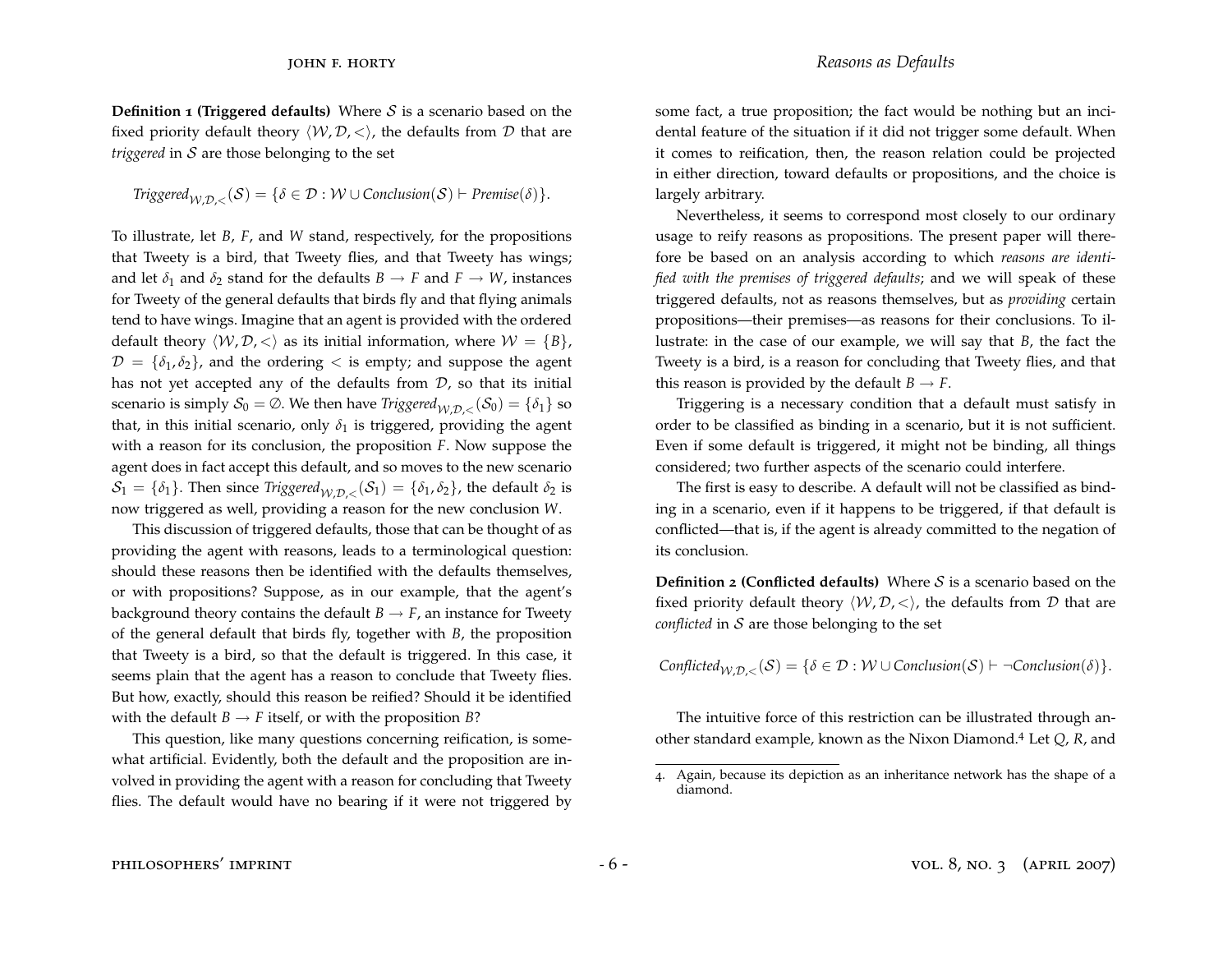*P* stand for the respective propositions that Nixon is a Quaker, that Nixon is a Republican, and that Nixon is a pacifist; and let  $\delta_1$  and  $\delta_2$ represent the defaults  $Q \rightarrow P$  and  $R \rightarrow \neg P$ , instances of the generalizations that Quakers tend to be pacifists and that Republicans tend not to be pacifists. Imagine that the agent's initial information is provided by the theory  $\langle W, \mathcal{D}, \langle \rangle$ , where  $\mathcal{W} = \{Q, R\}, \mathcal{D} = \{\delta_1, \delta_2\}$ , and the ordering *<* is again empty; and suppose once more that the agent has not yet accepted either of these two defaults, so that its initial scenario is  $S_0 = \emptyset$ .

In this situation, we have *Triggered*<sub>*W*, $D$ , $\langle$ </sub> $(S_0) = \{\delta_1, \delta_2\}$ ; the default  $\delta_1$  provides a reason for the conclusion *P*, and the default  $\delta_2$ provides a reason for the conclusion  $\neg P$ . Although these two defaults support conflicting conclusions, neither is conflicted in the initial scenario: *Conflicted*<sub>W,D</sub> $\zeta(S_0) = \emptyset$ . The agent must therefore find some way of dealing with the conflicting reasons presented by its epistemic state. Now suppose that, on whatever grounds, the agent decides to favor one of these two defaults—say  $\delta_1$ , with the conclusion *P*—and so moves to the new scenario  $S_1 = {\delta_1}$ . In this new scenario, the other default will now be conflicted: *Conflicted*<sub>*W*, $\mathcal{D}_{\leq}$ </sub>( $\mathcal{S}_1$ ) = { $\delta_2$ }. From the standpoint of the new scenario, the reason provided by  $\delta_2$  can no longer be classified as a good reason, since the agent has already settled on a default that provides a reason for a conflicting conclusion.

The second restriction governing the notion of a binding default holds that, even if it is triggered, a default cannot be classified as binding if it happens to be defeated. Although the concept of a defeated default is considerably more difficult to define than that of a conflicted default, the basic idea is simple enough: an agent should not accept a default in the face of a stronger default supporting a conflicting conclusion.

This idea can be illustrated by returning to our original Tweety Triangle, with *P*, *B*, and *F* representing the propositions that Tweety is a penguin, that Tweety is a bird, and that Tweety flies. Let us take  $\delta_1$ and  $\delta_2$  as the defaults  $B \to F$  and  $P \to \neg F$ , instances of the general rules that birds fly and that penguins do not. Imagine that the agent

john f. horty *Reasons as Defaults*

is provided with the theory  $\langle W, \mathcal{D}, \langle \rangle$  as its initial information, where  $W = \{P, B\}, \mathcal{D} = \{\delta_1, \delta_2\}, \text{ and now } \delta_1 < \delta_2$ ; the default about penguins has higher priority than the default about birds. And suppose once again that the agent has not yet accepted either of these two defaults, so that its initial scenario is  $S_0 = \emptyset$ .

In this situation, we again have *Triggered*<sub>W, D</sub>  $(S_0) = \{\delta_1, \delta_2\}$ ; the default  $\delta_1$  provides a reason for concluding  $F$ , while the default  $\delta_2$  provides a reason for concluding  $\neg F$ . And we again have *Conflicted*<sub>*W*,D, $\leq$ </sub>( $S_0$ ) =  $\oslash$ ; neither of these defaults is itself conflicted. Nevertheless, it does not seem that the agent should be free, as in the previous Nixon Diamond, to settle this conflict however it chooses. Here, it seems appropriate to say, on intuitive grounds, that the default  $\delta_1$ , supporting the conclusion *F*, is defeated by the stronger default  $\delta_2$ , since this default is also triggered, and since it supports the conflicting conclusion ¬*F*.

Motivated by this example, it is natural to propose a definition according to which a default is defeated in a scenario if that scenario triggers some stronger default with a conflicting conclusion.

**Definition 3** (Defeated defaults: preliminary definition) Where  $S$  is a scenario based on the fixed priority default theory  $\langle W, \mathcal{D}, \langle \rangle$ , the defaults from D that are *defeated* in S are those belonging to the set

$$
\begin{aligned} \textit{Defeated}_{\mathcal{W},\mathcal{D},<}(\mathcal{S}) &= \{ \delta \in \mathcal{D} : \exists \delta' \in \textit{Triggered}_{\mathcal{W},\mathcal{D},<}(\mathcal{S}) : \\ & (1) \ \delta < \delta', \\ & (2) \ \textit{Conclusion}(\delta') \vdash \neg \textit{Conclusion}(\delta) \}. \end{aligned}
$$

This preliminary definition yields the correct results in the case of the Tweety Triangle: it follows from the definition that *Defeated*<sub>W,D,<</sub>( $S_0$ ) = { $\delta_1$ }, since  $\delta_2 \in Triggered_{W,D,<}$  ( $S_0$ ) and we have both (1)  $\delta_1 < \delta_2$  and (2) *Conclusion*( $\delta_2$ )  $\vdash \neg Conclusion(\delta_1)$ . Indeed, this preliminary definition yields correct results in all of the examples to be considered here, and we can safely rely on it as our official definition throughout this paper. In fact, however, the preliminary definition is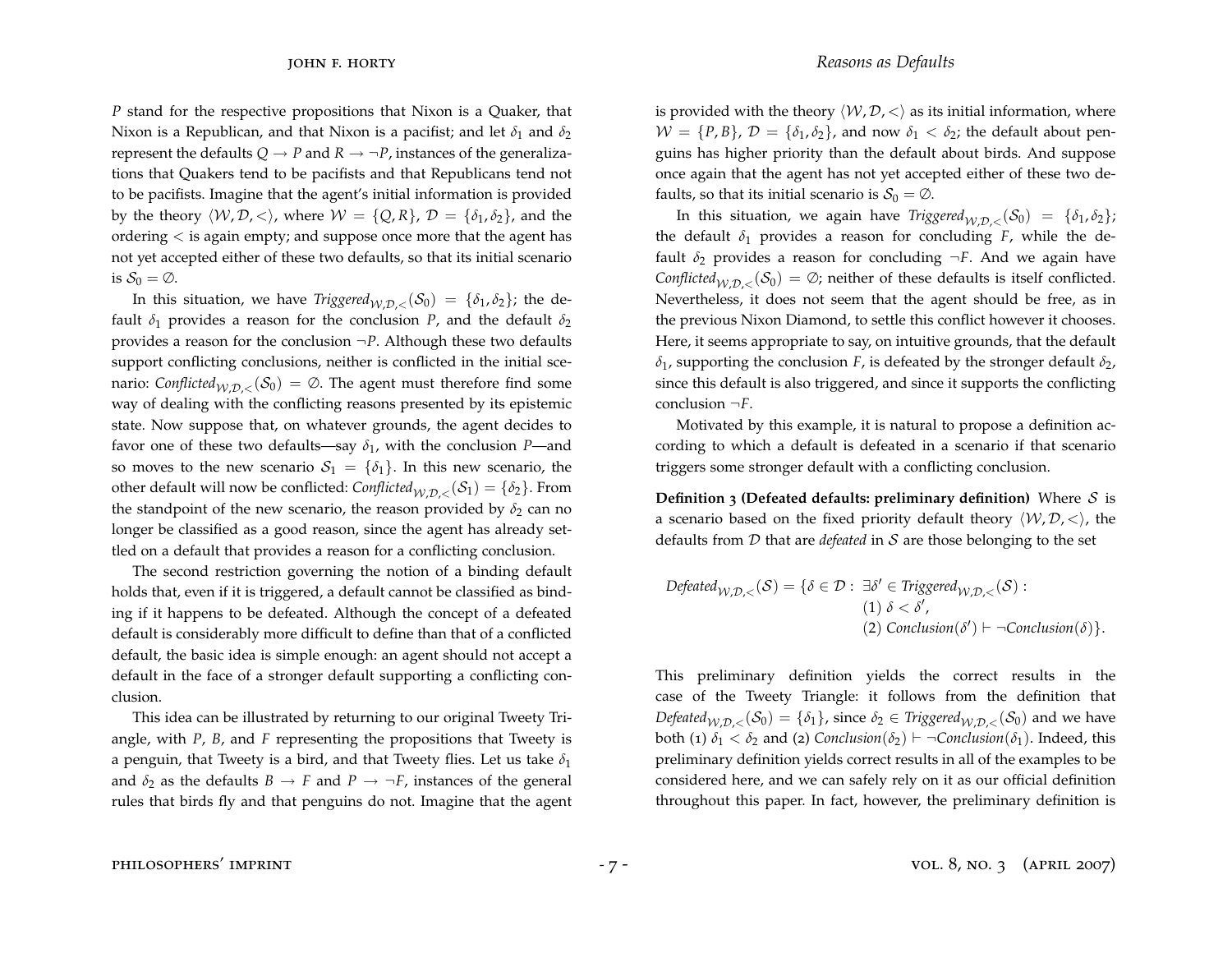not uniformly accurate, and leads to incorrect results in certain more complicated cases; those readers interested in the problems involved in formulating a proper definition can find a more extensive discussion in my ([2007](#page-27-1)), as well as the papers cited there.

Once the concept of defeat is in place, we can define the set of defaults that are classified as binding in a particular scenario quite simply, as those that are triggered in that scenario, but neither conflicted nor defeated.

**Definition 4 (Binding defaults)** Where S is a scenario based on the fixed priority default theory  $\langle W, \mathcal{D}, \langle \rangle$ , the defaults from D that are *binding* in  $S$  are those belonging to the set

$$
Binding_{W,D,<}(S) = \{ \delta \in \mathcal{D} : \delta \in Triggered_{W,D,<}(S), \\ \delta \notin Conficted_{W,D,<}(S), \\ \delta \notin Defated_{W,D,<}(S) \}.
$$

Since the binding defaults are supposed to represent the good reasons, in the context of a particular scenario, it is natural to isolate the concept of a stable scenario as one containing all and only the defaults that are binding in that very context. Formally, where  $S$  is a scenario based on the default theory  $\langle W, \mathcal{D}, \langle \rangle$ , we can say that S is a *stable scenario* just in case

$$
S = \text{Binding}_{W,D,<}(S).
$$

An agent that has accepted a set of defaults that forms a stable scenario is in an enviable position. Such an agent has already accepted exactly those defaults that it recognizes as providing good reasons, in the context of the defaults it accepts; the agent, therefore, has no incentive either to abandon any of the defaults it has already accepted, or to accept any others.

#### *2.3 Reasoning with proper scenarios*

Our goal, we recall, is to characterize the proper scenarios—those sets of defaults that an ideally rational agent might come to accept based on the initial information contained in some default theory. Can we, then, simply identify the proper scenarios with the stable scenarios? Again, I offer two answers to this question, a preliminary answer and a final answer.

The preliminary answer is that, in the vast range of ordinary cases, including all of those to be considered in this paper, we can indeed identify the proper scenarios with the stable scenarios. This preliminary answer can be solidified into a preliminary definition.

**Definition 5 (Proper scenarios: preliminary definition)** Let S be a scenario based on the ordered default theory  $\langle W, \mathcal{D}, \langle \rangle$ . Then S is a *proper scenario* based on  $\langle W, \mathcal{D}, \langle \rangle$  just in case  $\mathcal{S} = \text{Binding}_{W, \mathcal{D}, \langle}(\mathcal{S})$ .

Unfortunately, however, the final answer is that there are also certain aberrant theories which allow stable scenarios that cannot really be classified as proper—that is, as scenarios that an ideal reasoner would accept. Since these aberrant cases do not concern us here, we will again rely on the preliminary definition as our official definition throughout this paper; those readers who are interested in a correct definition can turn to my ([2007](#page-27-1)) for a discussion.

The concept of a proper scenario can be illustrated by returning to the Tweety Triangle. As the reader can verify, the proper scenario based on this default theory is  $S_1 = {\delta_2}$ , where  $\delta_2$  is the default  $P \rightarrow \neg F$ , so that *Conclusion*( $S_1$ ) = { $\neg F$ }. In this case, then, the account proposed here associates with the default theory a unique proper scenario supporting the intuitively correct conclusion, that Tweety cannot fly. In other cases, however, this account—like many others in nonmonotonic reasoning—defines a relation between default theories and their proper scenarios that may seem anomalous from a more conventional logical perspective: certain default theories may be associated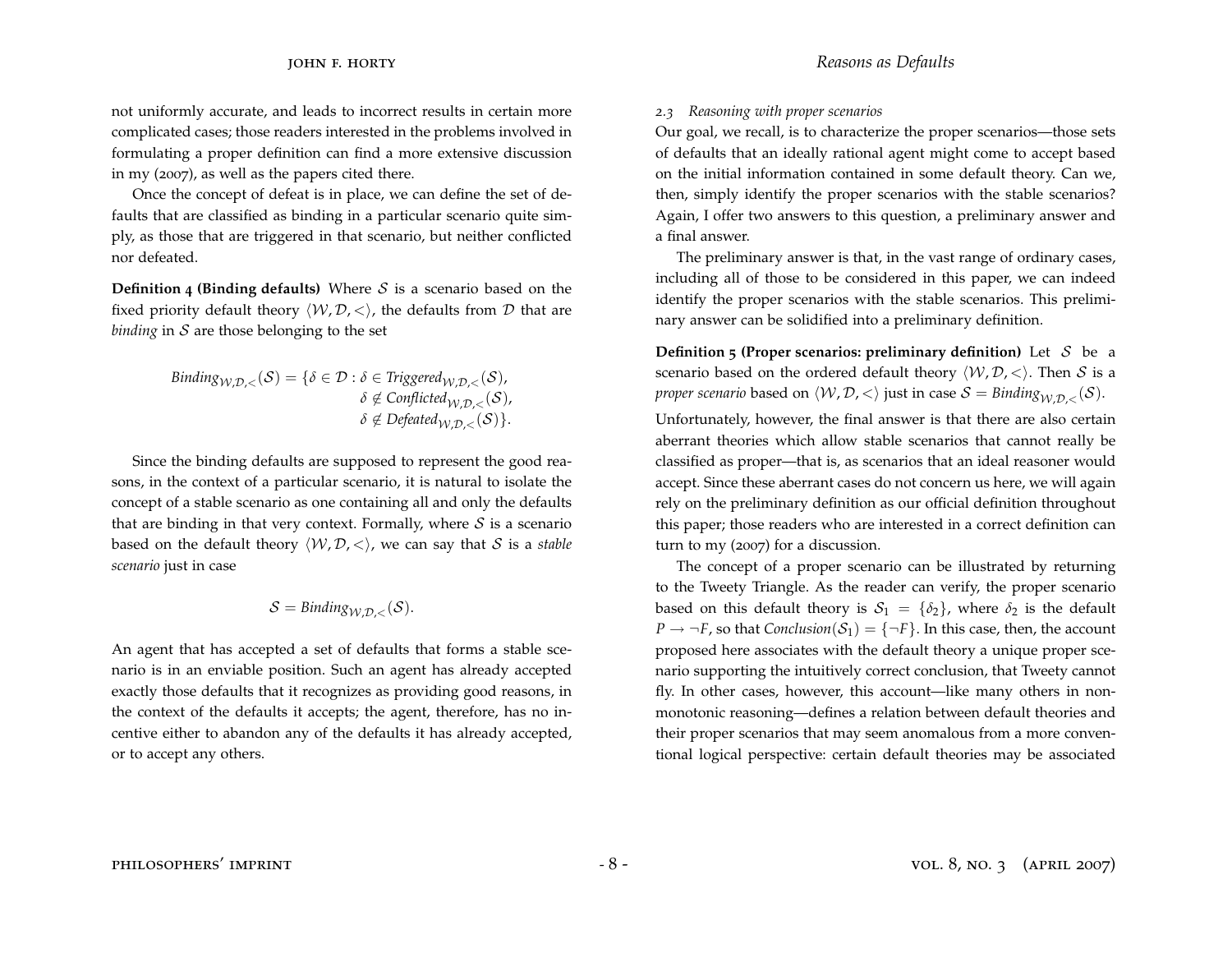with multiple proper scenarios.<sup>5</sup>

The canonical example of a default theory with more than one proper scenario is the Nixon Diamond, which has two: both  $S_1 = \{\delta_1\}$ and  $S_2 = \{\delta_2\}$ , where  $\delta_1$  is  $Q \rightarrow P$  and  $\delta_2$  is  $R \rightarrow \neg P$ , so that *Conclusion*( $S_1$ ) = {*P*} and *Conclusion*( $S_2$ ) = {¬*P*}. In light of these two extensions, one of which contains *P* and the other  $\neg P$ , what is the agent supposed to conclude: is Nixon a pacifist or not? More generally, when an ordered default theory allows more than one proper scenario, how should we define its consequences?

The question is vexed, and has not been adequately addressed even in the literature on nonmonotonic reasoning. I do not have space to explore the matter in detail here, but will simply describe three options, in order to illustrate the range of possibilities.

One option is to interpret the different proper scenarios associated with a default theory simply as different equilibrium states that an ideal reasoner might arrive at on the basis of its initial information. The agent could then be expected to select, arbitrarily, a particular one of these scenarios and endorse the conclusions supported by it. In the case of the Nixon Diamond, for example, the agent could appropriately arrive either at the scenario  $S_1$  or at the scenario  $S_2$ , appropriately endorsing either the conclusion that Nixon is a pacifist, or else the conclusion that he is not.

This option—now generally described as the *credulous*, or *choice*, option—is highly nonstandard from a theoretical perspective, but not, I think, incoherent.<sup>6</sup> It involves viewing the task of a default logic, not as guiding the reasoning agent to a unique set of appropriate conclusions, but as characterizing different, possibly conflicting conclusion sets as rational outcomes based on the initial information; default logic could then be seen as analogous to other fields, such as game theory, for example, that appeal to multiple equilibrium states in their characterization of rationality. And regardless of its theoretical pedigree, it seems clear that this credulous option is frequently employed in our everyday reasoning. Given conflicting defeasible rules, we often simply do adopt some internally coherent point of view in which these conflicts are resolved in some particular way, regardless of the fact that there are other coherent points of view in which the conflicts are resolved in different ways.

A second option is to suppose that each formula that is supported by some proper scenario must be given some weight, at least. We might, for example, take  $\mathcal{B}(A)$  to mean that there is good reason to believe the statement *A*; and we might suppose that a default theory provides good reason to believe a statement whenever that statement is included in some extension of the theory, some internally coherent point of view. In the case of the Nixon Diamond, the agent could then be expected to endorse both  $\mathcal{B}(P)$  and  $\mathcal{B}(\neg P)$ —since each of *P* and  $\neg P$ is supported by some proper scenario—thus concluding that there is good reason to believe that Nixon is a pacifist, and also good reason to believe that he is not.

This general approach is particularly attractive when defaults are provided with a practical, rather than an epistemic, interpretation, so that the default  $A \rightarrow B$  is taken to mean that *A* provides a reason for performing the action indicated by *B*. In that case, the modal operator wrapped around the conclusions supported by the various proper scenarios associated with a default theory could naturally be read as the deontic operator  $\bigcirc$ , representing what the agent ought to do. And when different proper scenarios support conflicting conclusions, say *A* and ¬*A*, we could then expect the reasoning agent to endorse both  $\bigcap (A)$  and  $\bigcap (\neg A)$ , thereby facing a normative, but not a logical, conflict. This approach, as it turns out, leads to an attractive deontic logic.<sup>7</sup>

<sup>5</sup>. And others may be associated with no proper scenarios at all, a matter that need not concern us here.

<sup>6</sup>. This reasoning strategy was first labelled as "credulous" by Touretzky et al. ([1987](#page-27-5)), and as the "choice" option by Makinson ([1994](#page-27-6)); it had earlier been characterized as "brave" by McDermott ([1982](#page-27-7)).

<sup>7</sup>. The resulting logic generalizes that of van Fraassen ([1973](#page-27-8)). The interpretation of van Fraassen's account within default logic was first established in my ([1994](#page-27-9)a); a defense of the overall approach can be found in my ([2003](#page-27-10)).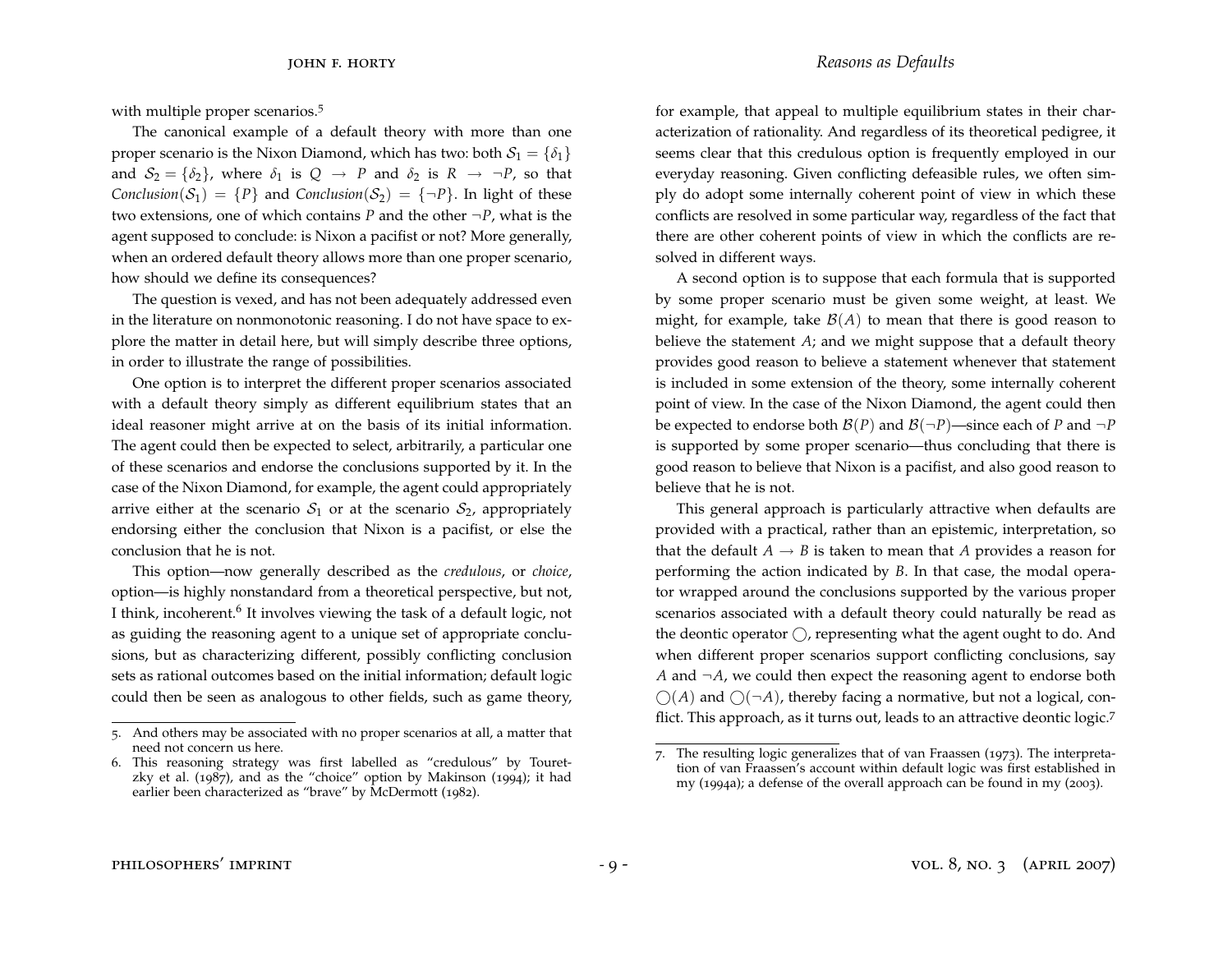A third option is to suppose that the agent should endorse a conclusion just in case it is supported by every proper scenario based on the original default theory; in the Nixon Diamond, for example, the agent would then conclude neither that Nixon is a pacifist nor that he is not, since neither *P* nor  $\neg P$  is supported by both proper scenarios. This option is now generally described as *skeptical*. <sup>8</sup> It is by far the most popular option, and is sometimes considered to be the only coherent form of reasoning in the presence of multiple proper scenarios, though I have recently argued that the issue is more complex.<sup>9</sup>

#### **3. Elaborating the theory**

The central thesis of this paper is that reasons can usefully be thought of as provided by defaults, but so far I have done little more than provide an account of default reasoning. I now want to support my central thesis by showing how this account can be elaborated to deal with two issues involved in developing a more robust theory of reasons. First, the priorities among defaults have, so far, been taken as fixed in advance, but there are cases in which these priorities must themselves be established through defeasible reasoning. And second, the notion of defeat defined here captures only one form, generally called "rebutting" defeat, in which a stronger default defeats a weaker default by contradicting its conclusion. There is at least one other form, generally called "undercutting" defeat—and related to the discussion of "exclusionary" reasons from the literature on practical reasoning—in which one default defeats another, not by contradicting its conclusion, but by undermining its capacity to provide a reason.

### *3.1 Variable priority default theories The definition*

We have concentrated on fixed priority default theories, in which priority relations among default rules are fixed in advance; but in fact, some of the most important things we reason about, and reason about defeasibly, are the priorities among the very defaults that guide our defeasible reasoning. This is particularly true in well-structured normative domains, such as the law, where the resolution of a dispute often involves an explicit decision concerning the priority relations among different rules bearing on some issue.

Our first task, then, is to show how this kind of reasoning can be accommodated within the general framework presented here. What we want is an account in which, just as before, our reasoning is guided by a set of defaults subject to a priority ordering, but in which it is now possible for the priorities among defaults to be established through the same process of reasoning they serve to guide. Although this may sound complicated—perhaps forbiddingly so, perhaps circular it turns out that the present theory can be extended to provide such an account in four simple steps, through the adaptation of known techniques.<sup>10</sup>

The first step is to enrich our object language with the resources to enable formal reasoning about priorities among defaults: a new set of individual constants, to be interpreted as names of defaults, together with a relation symbol representing priority. For the sake of simplicity, we will assume that each of these new constants has the form  $d_X$ , for some subscript *X*, and that each such constant refers to the default  $\delta_X$ . And we will assume also that the object language now contains the relation symbol  $\prec$ , representing priority among defaults.

To illustrate this notation, suppose that  $\delta_1$  is the default  $A \rightarrow B$ , that  $\delta_2$  is the default  $C \rightarrow \neg B$ , and that  $\delta_3$  is the default  $\top \rightarrow d_1 \prec d_2$ ,

<sup>8</sup>. The label is again due to Touretzky et al. ([1987](#page-27-5)); the same reasoning strategy had earlier been described as "cautions" by McDermott ([1982](#page-27-7)).

<sup>9</sup>. An argument that the skeptical approach, as defined here, presents the only coherent option for epistemic default reasoning is presented by Pollock  $(1995, pp. 62–63)$  $(1995, pp. 62–63)$  $(1995, pp. 62–63)$ ; some of my doubts can be found in my  $(2002)$  $(2002)$  $(2002)$ .

<sup>10</sup>. The basic idea underlying the techniques to be described here was first introduced by Gordon ([1993](#page-27-13)); the idea was then refined and developed by a number of people, most notably Brewka ([1994](#page-26-1), [1996](#page-26-2)) as well as Prakken and Sartor ([1995](#page-27-14), [1996](#page-27-15)).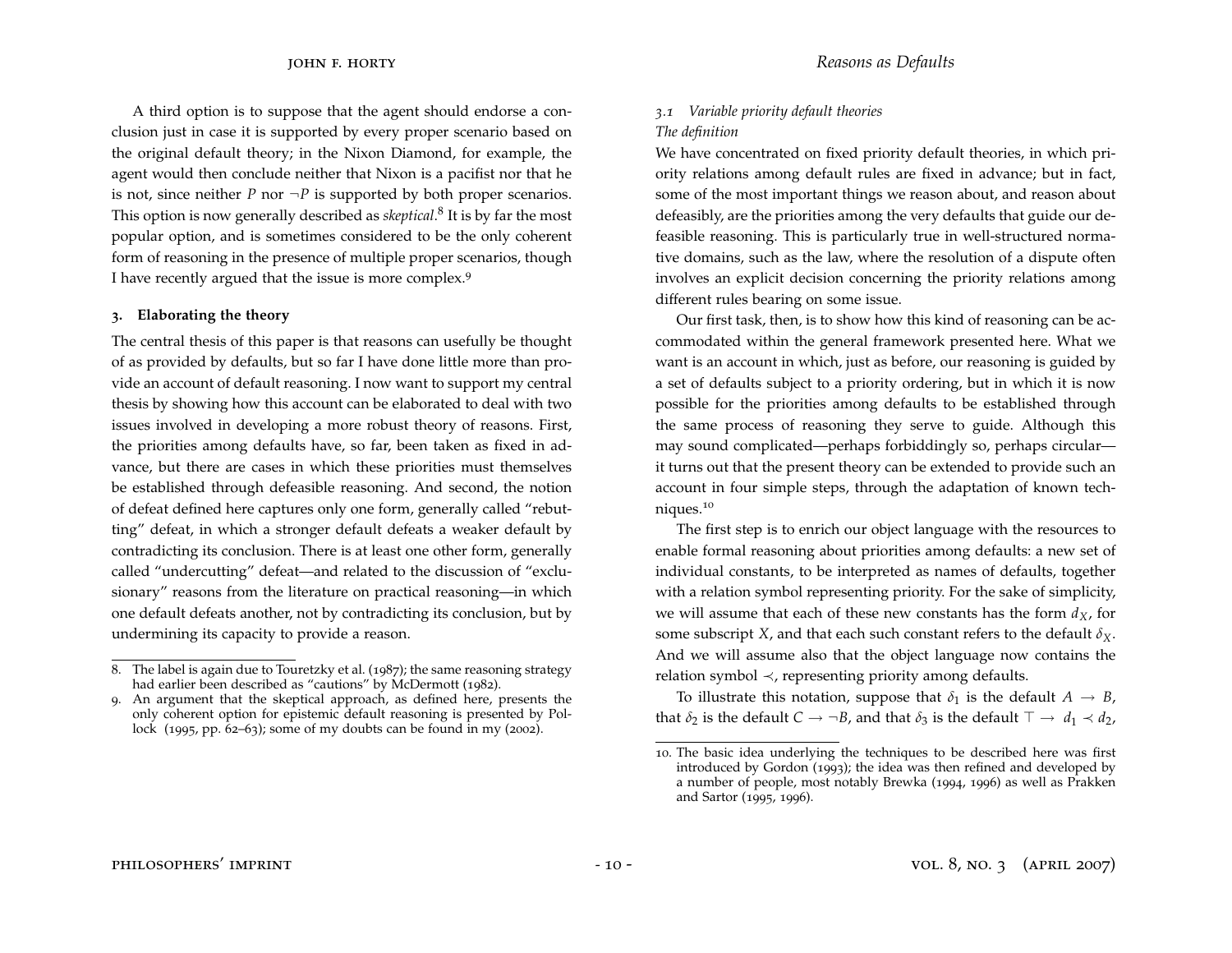where, in keeping with our convention,  $d_1$  and  $d_2$  refer to the defaults  $δ_1$  and  $δ_2$ . Then what  $δ_3$  says is that, by default,  $δ_2$  has a higher priority than  $\delta_1$ . As a result, we would expect that, when both of these defaults are triggered—that is, when both *A* and *C* hold—the default  $\delta_1$  will generally be defeated by  $\delta_2$ , since the two defaults have conflicting conclusions. Of course, since  $\delta_3$  is itself a default, the information it provides concerning the priority between  $\delta_1$  and  $\delta_2$  is defeasible as well, and can likewise be overridden.

The second step is to shift our attention from structures of the form  $\langle W, \mathcal{D}, \langle \rangle$ —that is, from fixed priority default theories—to structures of the form  $\langle W, \mathcal{D} \rangle$ , containing a set W of ordinary formulas as well as a set  $D$  of defaults, but no priority relation on the defaults that is fixed in advance. Instead, both  $W$  and  $D$  may contain initial information concerning priority relations among defaults, and then conclusions about these priorities, like any other conclusions, are arrived at through defeasible reasoning. Because conclusions about the priorities among defaults might themselves vary depending on which defaults the agent accepts, these new structures are known as *variable priority default theories*. We stipulate as part of this definition that the set W of ordinary formulas from a variable priority default theory must contain each possible instance of the irreflexivity and transitivity schemata

$$
\neg (d \prec d),
$$
  

$$
(d \prec d' \wedge d' \prec d'') \supset d \prec d'',
$$

in which the variables are replaced with names of the defaults belonging to D.

Now suppose the agent accepts some scenario containing these new priority statements; the third step, then, is to lift the priority ordering that is implicit in the agent's scenario to an explicit ordering that can be used in our metalinguistic reasoning. This is done in the simplest possible way. If S is some scenario based on the default theory  $\langle W, \mathcal{D} \rangle$ , we now take the statement  $\delta <_{\mathcal{S}} \delta'$  to mean that the default  $\delta'$  *has a*  *higher priority than δ according to the scenario* S, where this notion is defined as follows:

$$
\delta <_{\mathcal{S}} \delta' \text{ if and only if } \mathcal{W} \cup \text{Conclusion}(\mathcal{S}) \vdash d \prec d'.
$$

What this means is that:  $\delta'$  has a higher priority than  $\delta$  according to the scenario  $S$  just in case the conclusions of the defaults belonging to this scenario, when taken together with the ordinary information from the background theory, entail the formula  $d \prec d'$ , telling us that  $δ'$  has a higher priority than  $δ$ . Because the ordinary information from  $W$  contains all instances of transitivity and irreflexivity, the derived priority relation  $\lt_S$  is guaranteed to be a strict partial ordering.

The fourth and final step is to define the notion of a proper scenario for variable priority default theories. This is accomplished by leveraging our previous definition, which sets out the conditions under which S counts as a proper scenario for a fixed priority theory  $\langle W, \mathcal{D}, \langle \rangle$ , where *<* can be any strict partial ordering over the defaults. Using this previous definition, we can now stipulate that  $S$  is a proper scenario for the variable priority theory  $\langle W, \mathcal{D} \rangle$  just in case S is a proper scenario for the particular fixed priority theory  $\langle W, \mathcal{D}, \langle \mathcal{S} \rangle$ , where W and  $D$  are carried over from the variable priority theory, and  $\lt_S$  is the priority relation derived from the scenario  $S$  itself.

#### **Definition 6 (Proper scenarios: variable priority default theories)**

Let  $\langle W, \mathcal{D} \rangle$  be a variable priority default theory and S a scenario. Then S is a *proper scenario* based on  $\langle W, \mathcal{D} \rangle$  if and only if S is a proper scenario based on the fixed priority default theory  $\langle W, \mathcal{D}, \langle \mathcal{S} \rangle$ .

The intuitive picture is this. In searching for a proper scenario, the agent arrives at some scenario  $S$ , which then entails conclusions about various aspects of the world, including priority relations among the agent's own defaults. If these derived priority relations can be used to justify the agent in accepting exactly the original scenario  $S$ , then the scenario is proper.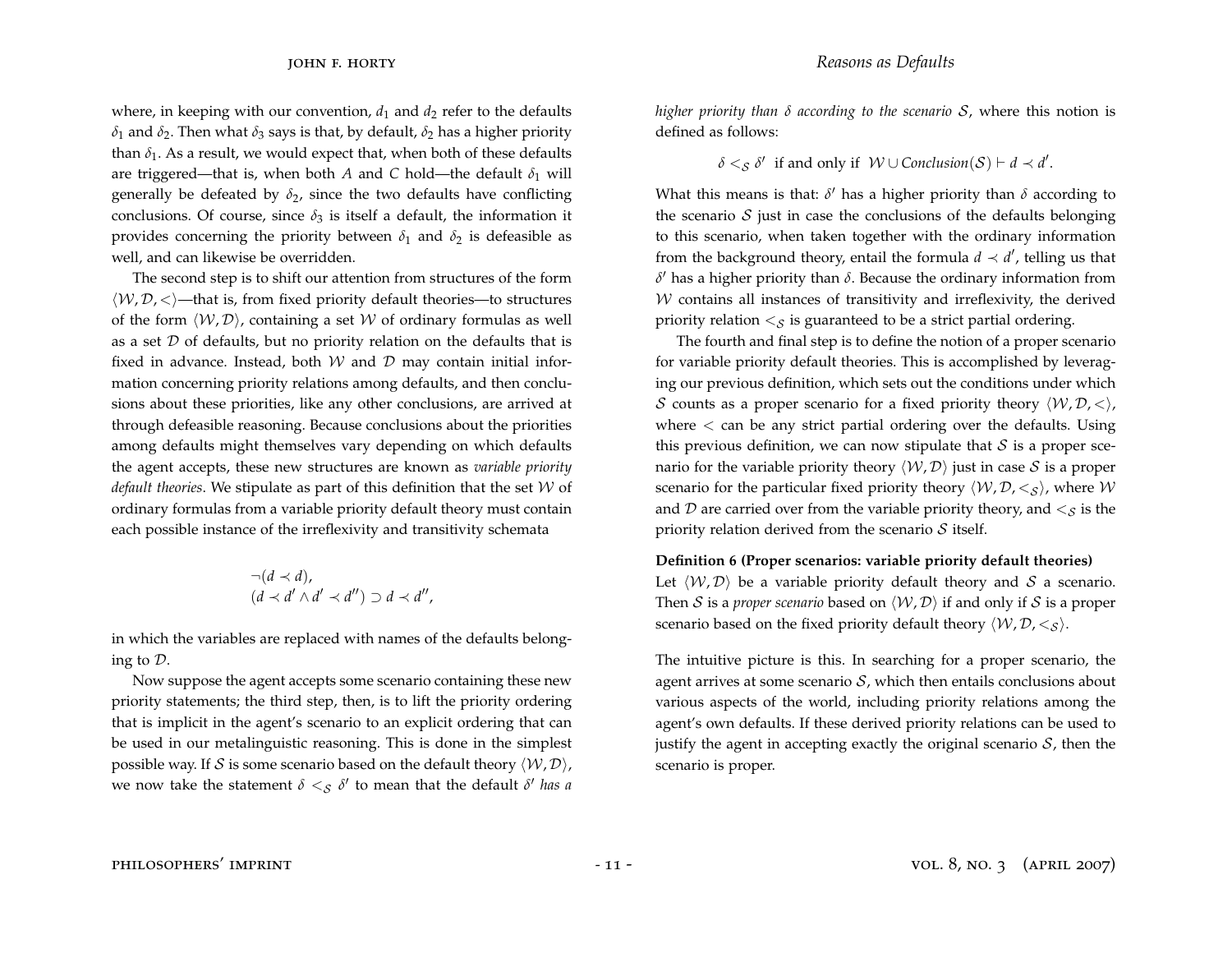#### john f. horty *Reasons as Defaults*

#### *Some examples*

The approach described here can be illustrated through a variant of the Nixon Diamond, in which it is useful to adopt, not the epistemic perspective of a third party trying to decide whether or not Nixon is a pacifist, but instead, the practical perspective of a young Nixon trying to decide whether or not to become a pacifist. Suppose, then, that Nixon is confronted with the default theory  $\langle W, \mathcal{D} \rangle$ , with W containing the formulas *Q* and *R*, reminding Nixon that he is both a Quaker and a Republican, and with D containing only  $\delta_1$  and  $\delta_2$ , where  $\delta_1$  is the default  $Q \rightarrow P$  and  $\delta_2$  is  $R \rightarrow \neg P$ . Given our current perspective, these two defaults should now be interpreted as providing practical reasons:  $\delta_1$  tells Nixon that, as a Quaker, he ought to become a pacifist, while  $\delta_2$  tells him that, as a Republican, he ought not to become a pacifist. Nothing in his initial theory tells Nixon how to resolve the conflict between these two defaults, and so he is faced with a practical dilemma: his initial theory yields two proper scenarios, the familiar  $S_1 = \{\delta_1\}$  and  $S_2 = \{\delta_2\}$ , supporting the conflicting conclusions P and  $\neg P$ .

Now imagine that Nixon decides to consult with certain authorities to help him resolve his dilemma. Let us suppose that he discusses the problem first with a respected member of his Friends Meeting House, who tells him that  $\delta_1$  should take priority over  $\delta_2$ , but that he also talks with a Republican party official, who tells him just the opposite. The advice of these two authorities can be encoded by supplementing the set D with the new defaults  $\delta_3$  and  $\delta_4$ , where  $\delta_3$  is  $\top \rightarrow d_2 \prec d_1$  and  $\delta_4$  is  $\top \rightarrow d_1 \prec d_2$ . Given our practical perspective, these two defaults should be interpreted, not as evidence, but as advice; the default  $\delta_3$ , for example, should be interpreted, not as providing Nixon with evidence that  $\delta_1$  actually *has* more weight than  $\delta_2$ , but as suggesting that he should *place* more weight on  $\delta_1$  in his deliberations.<sup>11</sup>

Since his chosen authorities disagree, Nixon has not yet resolved

his practical dilemma, now represented by the two proper scenarios  $S_3 = \{\delta_1, \delta_3\}$  and  $S_4 = \{\delta_2, \delta_4\}$ , which again favor conflicting courses of action. According to the scenario  $S<sub>1</sub>$ , supporting the statements  $d_2 \nightharpoonup d_1$  and *P*, Nixon should place more weight on  $\delta_1$  than on the conflicting  $\delta_2$ , and so become a pacifist; according to the scenario  $S_2$ , supporting the statements  $d_1 \prec d_2$  and  $\neg P$ , Nixon should instead place more weight on  $\delta_2$  and not become a pacifist. What is especially interesting about this theory, however, is not that it yields two proper scenarios, favoring two courses of action, but that it yields *only* two proper scenarios, favoring only two courses of action. After all, the default  $\delta_1$ conflicts with  $\delta_2$ , while the default  $\delta_3$  conflicts with  $\delta_4$ . Since there are two conflicts, each of which can go either way, why are there not four proper scenarios, favoring four courses of action?

The answer is that the two conflicts are not independent. Any resolution of the conflict between  $\delta_3$  and  $\delta_4$  commits Nixon to a particular priority ordering between  $\delta_1$  and  $\delta_2$ , which then determines the resolution of that conflict. From an intuitive standpoint, it would be incorrect for Nixon to accept  $\delta_3$ , for example, according to which more weight is to be given to  $\delta_1$  than to  $\delta_2$ , but then to accept  $\delta_2$  anyway, and choose not to become a pacifist. This intuition is captured formally because  $\mathcal{S}_5 = {\delta_2, \delta_3}$ —the scenario containing the combination of  $\delta_3$  and  $\delta_2$  leads to a derived priority ordering according to which  $\delta_2 <$   $\delta_5$ ,  $\delta_1$ . If we supplement our current variable priority theory with this derived priority ordering to get the fixed priority theory  $\langle W, \mathcal{D}, \langle \mathcal{S}_5 \rangle$ , we can now see that the default  $\delta_2$  is defeated in the context of  $S_5$  by the default  $\delta_1$ , a stronger default with a conflicting conclusion. The scenario  $S_5$ is not, therefore, a proper scenario based on the fixed priority theory  $\langle W, \mathcal{D}, \langle \mathcal{S}_5 \rangle$ , and so it cannot, according to our definition, be a proper scenario based on our original variable priority theory either.

Finally, let us imagine that Nixon, still faced with the conflict, continues to seek further counsel. Perhaps he now goes to his father, who tells him that the church elder's advice is to be preferred to that of the party official; this information can be represented by adding the rule *δ*<sub>5</sub> to the set *D* of defaults, where *δ*<sub>5</sub> is  $\top$  → *d*<sub>4</sub>  $\prec$  *d*<sub>3</sub>. With this new de-

<sup>11</sup>. The idea that our reasoning itself determines what reasons we ought to place more weight on is discussed and defended in Schroeder ([2007](#page-27-16)).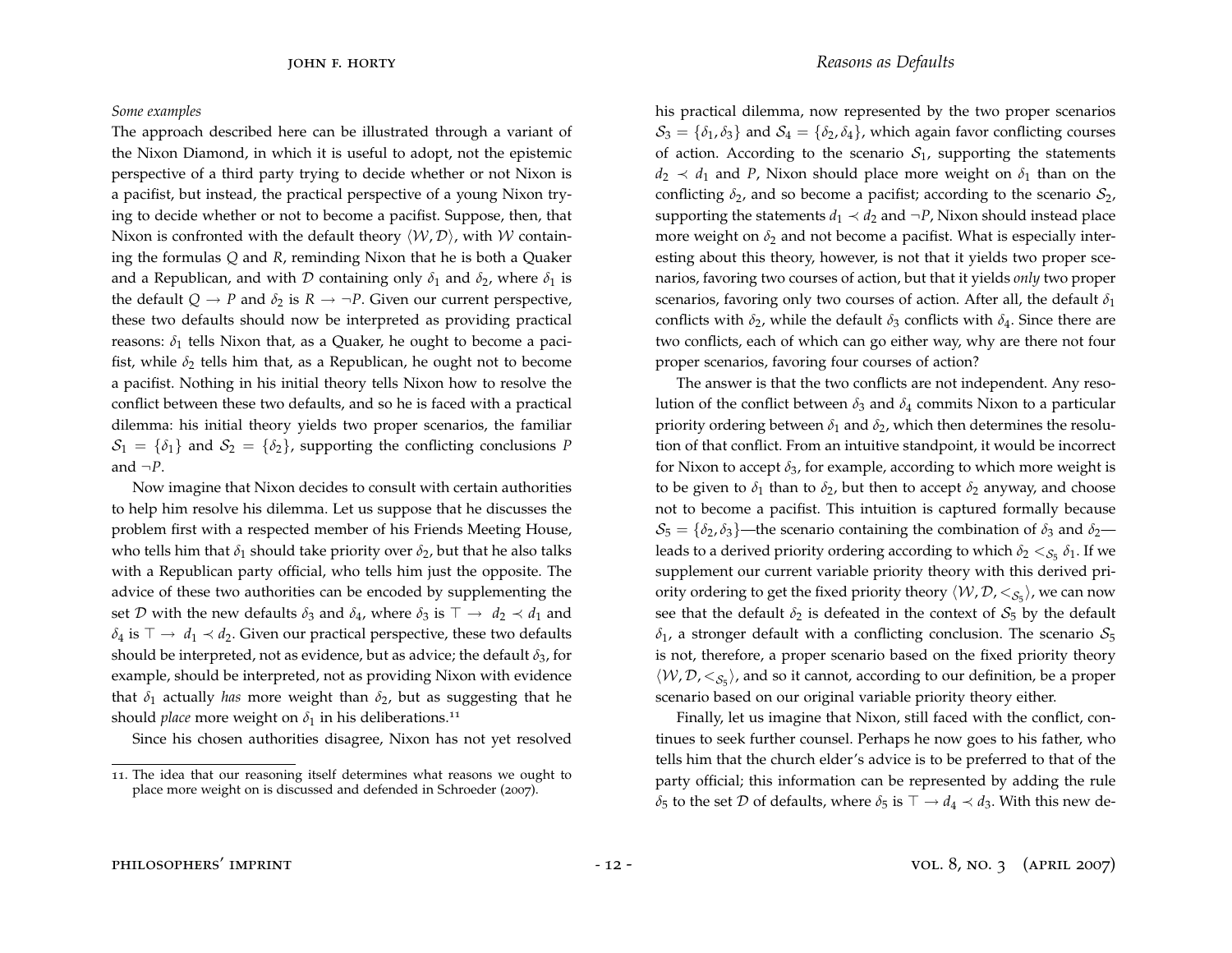fault, Nixon has at last resolved his conflict. As the reader can verify, the theory now yields the single proper scenario  $S_3 = {\delta_1, \delta_3, \delta_5}$ supporting the conclusions  $d_4 \prec d_3$ ,  $d_2 \prec d_1$ , and *P*—according to which Nixon should favor  $\delta_3$  over  $\delta_4$ , and so favor  $\delta_1$  over  $\delta_2$ , and so become pacifist.

This modification of the Nixon Diamond should, I hope, serve to illustrate the workings of variable priority default theories, but perhaps not their usefulness, due to the whimsical nature of the example. For a more realistic example, we consider a situation from commercial law, originally described by Thomas Gordon ([1993](#page-27-13)), but simplified and adapted for present purposes.<sup>12</sup>

We are to imagine that both Smith and Jones have individually lent money to Miller for the purchase of an oil tanker, which serves as collateral for both loans, so that both lenders have a security interest in the ship—a right to recoup the loan value from the sale of the ship in case of default. Miller has, we imagine, defaulted on both the loans; the ship will be sold, and the practical question is which of the two lenders has an initial claim on the proceeds. The specific legal issue that arises is whether Smith's security interest in the ship has been *perfected*—roughly, whether it can be protected against security interests that might be held by others, such as that of Jones.

As it happens, there are two relevant bodies of regulation governing the situation: the Uniform Commercial Code (UCC), according to which a security interest can be perfected by taking possession of the collateral, and the Ship Mortgage Act (SMA), according to which a security interest in a ship can be perfected only by filing certain financial documents. In this case, we are to imagine that Smith is in possession of the ship but has failed to file the necessary documents, so that the two statutes yield conflicting results: according to UCC, Smith's security interest in the ship is perfected, but according to SMA, it is not.

There are, of course, various legal principles for resolving conflicts of this kind. One is the principle of *Lex Posterior*, which gives precedence to the more recent of two regulations. Another is the principle of *Lex Superior*, which gives precedence to the regulation supported by the higher authority. Here, UCC supplies the more recent of the two regulations, having been drafted and then enacted by all the various states (except Louisiana) in the period between 1940 and 1964, while SMA dates from 1920. However, SMA derives from a higher authority, since it is federal law, rather than state law. Given only this information, then, the conflict remains: according to *Lex Posterior*, UCC should take precedence over SMA, while according to *Lex Superior*, SMA should take precedence over UCC.

But let us suppose that, for whatever reason—custom, legislation, a court decision—one of these two principles for conflict resolution has gained favor over the other: perhaps *Lex Posterior* is now favored over *Lex Superior*. In that case, the current situation is analogous in structure to the previous Nixon example, and can be represented in the same way.

To aid comprehension, we use mnemonic symbols in our formalization. Let *Perfected*, *Possession*, and *Documents* represent the respective propositions that Smith's security interest in the ship is perfected, that Smith possesses the ship, and that Smith has filed the appropriate financial documents. Then the relevant portions of UCC and SMA can be represented as the defaults  $\delta_{UCC}$  and  $\delta_{SMA}$ , where  $\delta_{UCC}$  is *Possession* → *Perfected* and *δSMA* is ¬*Documents* → ¬*Perfected*. The principles of *Lex Posterior* and *Lex Superior* can be captured by the defeasible generalizations

$$
Later(d, d') \rightarrow d < d'
$$
  

$$
Federal(d) \land State(d') \rightarrow d' < d,
$$

telling us, quite generally, that later regulations are to be preferred

<sup>12</sup>. Other realistic examples are developed by Prakken and Satror ([1996](#page-27-15)), who consider the issues surrounding a conflict between European Community and Italian law concerning the marketing of a particular product under the label of "pasta," and also a conflict between separate Italian laws concerning the renovation of historic buildings.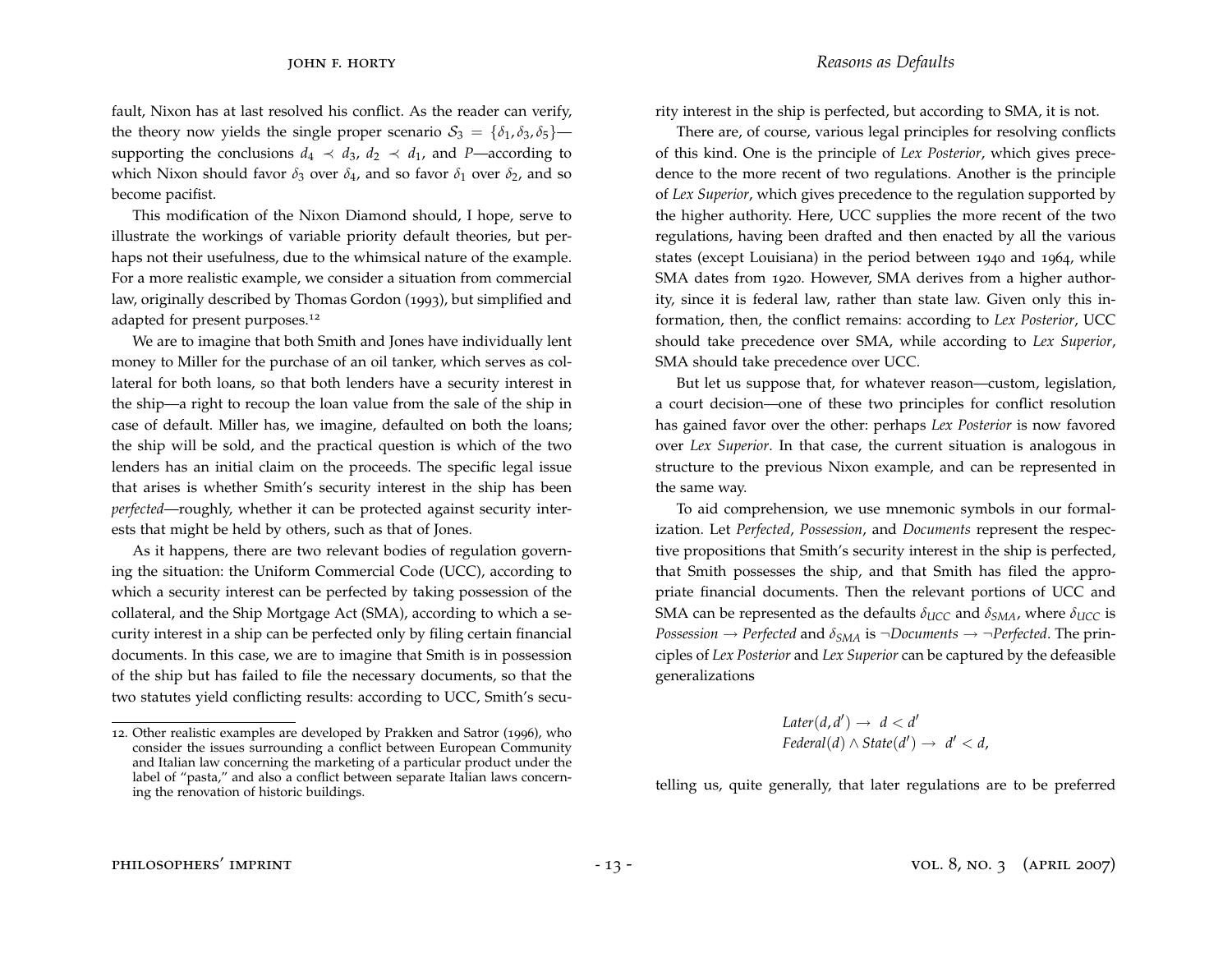over earlier regulations, and that federal regulations are to be preferred over those issued by states; the particular instances of these two principles of concern to us here can be represented as *δLP* and  $\delta_{LS}$ , where  $\delta_{LP}$  is *Later*( $d_{SMA}$ , $d_{UCC}$ )  $\rightarrow$   $d_{SMA}$  <  $d_{UCC}$  and  $\delta_{LS}$ is *Federal*( $d_{SMA}$ ) ∧ *State*( $d_{UCC}$ ) →  $d_{UCC}$  <  $d_{SMA}$ . Finally, we can take  $\delta_{LSLP}$  as the default  $\top \rightarrow d_{LS} < d_{LP}$ , again an instance of a general principle telling us that *Lex Posterior* is to be favored over *Lex Superior*.

Now let  $\langle W, \mathcal{D} \rangle$  be the variable priority default theory in which  $\mathcal D$ contains these five defaults—*δUCC*, *δSMA*, *δLP*, *δLS*, and *δLSLP*—and in which W contains the facts of the situation—*Possession*, ¬*Documents*,  $Later(d<sub>SMA</sub>, d<sub>UCC</sub>)$ ,  $Federal(d<sub>SMA</sub>)$ , and  $State(d<sub>UCC</sub>)$ —telling us, again, that Smith has possession of the ship but did not file documents, that UCC is later than SMA, and that SMA is federal law while UCC is state law. This default theory then yields the set  $S = \{\delta_{UCC}, \delta_{LP}, \delta_{LSLP}\}\$ as its unique proper scenario—supporting the conclusions  $d_{LS} < d_{LP}$ ,  $d_{SMA}$  <  $d_{UCC}$ , and *Perfected*—and so recommending a course of action according to which  $\delta_{LP}$  is to be favored over  $\delta_{IS}$ , so that  $\delta_{UCC}$  is then favored over *δSMA*, and we should therefore judge that Smith's security interest in the oil tanker is perfected.

*3.2 Threshold default theories*

#### *The definition*

We have considered, thus far, only one form of defeat—generally called "rebutting" defeat—according to which a default supporting a conclusion is said to be defeated by a stronger default supporting a conflicting conclusion. There is also a second form of defeat, according to which one default supporting a conclusion is thought to be defeated by another, not because it supports a conflicting conclusion, but because it challenges the connection between the premise and the conclusion of the original default. In the literature on epistemic reasons, this second form of defeat is generally referred to as "undercutting" defeat, and

was first pointed out, I believe, by John Pollock in  $(1970)^{13}$  $(1970)^{13}$  $(1970)^{13}$ 

The distinction between these two forms of defeat can be illustrated by a standard example. Suppose an object in front of me looks red. Then it is reasonable for me to conclude that it is red, through an application of a general default according to which things that look red tend to be red. But let us imagine two drugs. The effect of Drug #1 is to make red things look blue and blue things look red; the effect of Drug #2, by contrast, is to make everything look red. Now, if the object looks red but I have taken Drug #1, then it is natural to appeal to another default, stronger than the original, according to which things that look red once I have taken Drug #1 tend to be blue, and so not red. This new default would then defeat the original in the sense we have considered so far, by providing a stronger reason for a conflicting conclusion. If the object looks red but I have taken Drug #2, on the other hand, then it seems again that I am no longer entitled to the conclusion that the object is red. But in this case, the original default is not defeated in the same way. There is no stronger reason for concluding that the object is not red; instead, it is as if the original default is itself undercut, and no longer provides any reason for its conclusion.

This second form of defeat, or something very close to it, is discussed also in the literature on practical reasoning, where it is considered as part of the general topic of "exclusionary" reasons, first introduced by Joseph Raz in ([1975](#page-27-18)). Raz provides a number of examples to motivate the concept, but we consider here only the representative case of Colin, who must decide whether to send his son to a private school. We are to imagine that there are various reasons pro and con. On one hand, the school will provide an excellent education for Colin's son, as well as an opportunity to meet a more varied group of friends; on the other hand, the tuition is high, and Colin is concerned that a deci-

<sup>13</sup>. Some of the early formalisms for knowledge representation in artificial intelligence allowed for a form of undercutting defeat, such as the NETL system described in Fahlman ([1979](#page-26-3)); but the idea quickly evaporated in the artificial intelligence literature, and did not appear in this field again until it was reintroduced by writers explicitly reflecting on Pollock's work.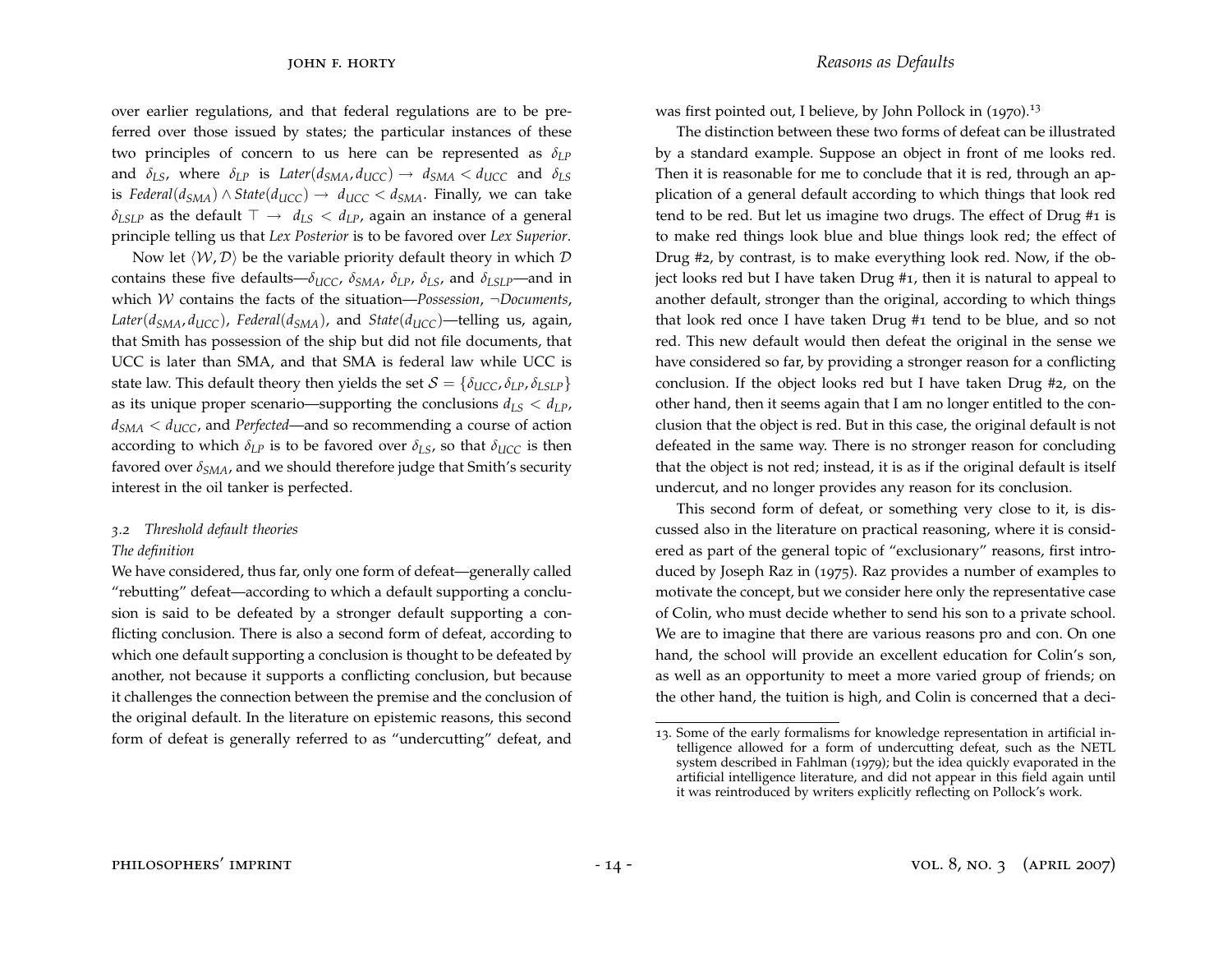sion to send his own son to a private school might serve to undermine support for public education more generally.

However, Raz asks us to imagine also that, in addition to these ordinary reasons pro and con, Colin has promised his wife that, in all decisions regarding the education of his son, he will consider only those reasons that bear directly on his son's interests. And this promise, Raz believes, cannot properly be viewed as just another one of the ordinary reasons for sending his son to the private school, like the fact that the school provides a good education. It must be viewed, instead, as a reason of an entirely different sort—a "second-order" reason for excluding from consideration all those ordinary, or "first-order," reasons that do not bear on the interests of Colin's son. Just as, once I have taken Drug #2, I should disregard the default according to which things that look red tend to be red, Colin's promise should lead him, likewise, to disregard those defaults that do not bear on the interests of his son. An exclusionary reason, on this interpretation, is nothing but an undercutting defeater in the practical domain.

Now, how can this phenomenon of undercutting, or exclusionary, defeat be accounted for? The standard practice is to postulate undercutting defeat as a separate, and primitive, form of defeat, to be analyzed alongside the concept of rebutting defeat; this practice is followed, most notably, by Pollock.<sup>14</sup> What I would like to suggest, however, is that, once we have introduced the ability to reason about priorities among defaults, the phenomenon of undercutting defeat can then be analyzed, more naturally, simply as a special case of priority adjustment. The basic idea is straightforward. In our priority ordering, we posit some particular value—say, *τ*, for the *threshold* value—low enough that we feel safe in considering only those defaults whose priority lies above this threshold. A default is then undercut when our reasoning forces us to conclude that its priority falls below threshold.<sup>15</sup>

In order to implement this idea, we revise our earlier definition of triggering to include the additional requirement that a default cannot be triggered unless it lies above the threshold value—that is, we will now require that a default  $\delta$  cannot belong to *Triggered*<sub>*W,D,* $\epsilon$ (*S*) unless</sub>  $W \cup$  *Conclusion*(S)  $\vdash$  *Premise*( $\delta$ ) and, in addition,  $\tau < \delta$ . But of course, this single revision is not enough. With this revision alone, no defaults at all would now be triggered, since it has not yet been established that any defaults actually lie above threshold. In order to guarantee that the right defaults, and only the right defaults, lie above the threshold value, we must supplement our variable priority default theories with some additional information, and then modify our definition of a triggered default even further.

We begin by introducing the concept of a *threshold default theory* as a variable priority default theory  $\langle W, \mathcal{D} \rangle$  in which the set D of defaults and the set  $W$  of background facts are subject to two further constraints. In formulating these constraints, we refer to defaults of the sort considered thus far as *ordinary defaults*, and we take *t* as the linguistic constant corresponding to *τ*, the threshold weight.

The first constraint on threshold default theories is that, for each ordinary default *δ<sup>X</sup>* belonging to D, there is also a special *threshold default*  $\delta^*_X$ , of the form  $\top \to t \prec d_X$ . The role of the threshold default  $\delta^*_X$ is to tell us that, by default, the priority value assigned to the ordinary default *δ<sup>X</sup>* lies above threshold. Just as each ordinary default *δ<sup>X</sup>* is represented by a term  $d<sub>X</sub>$  from the object language, we suppose that each threshold default  $\delta_X^*$  is represented by a term  $d_X^*$ ; and we let  $\mathcal{D}^*$  represent the entire set of threshold defaults from D. The second constraint

<sup>14</sup>. See Pollock ([1995](#page-27-11)) and the papers cited there; a survey of the work on this topic in nonmonotonic reasoning, which largely follows the same approach, can be found in Prakken and Vreeswijk in ([2002](#page-27-19)).

<sup>15</sup>. The general idea developed here conforms to a proposal put forth by Dancy

<sup>(</sup>[2004](#page-26-4)), who introduces the concepts of "intensifiers" and "attenuators" as considerations that strengthen or weaken the force of reasons, and who then thinks of a "disabler" as a consideration that attenuates the strength of a reason more or less completely—or in our current vocabulary, one that attenuates the default providing the reason so thoroughly that it falls below threshold. The idea that undercutting comes in degrees, and that what is typically referred to as "undercutting" is best analyzed as an extreme case of attenuation in the strength of reasons, is likewise noted by Schroeder ([2005](#page-27-20)), who refers to this idea as the "undercutting hypothesis."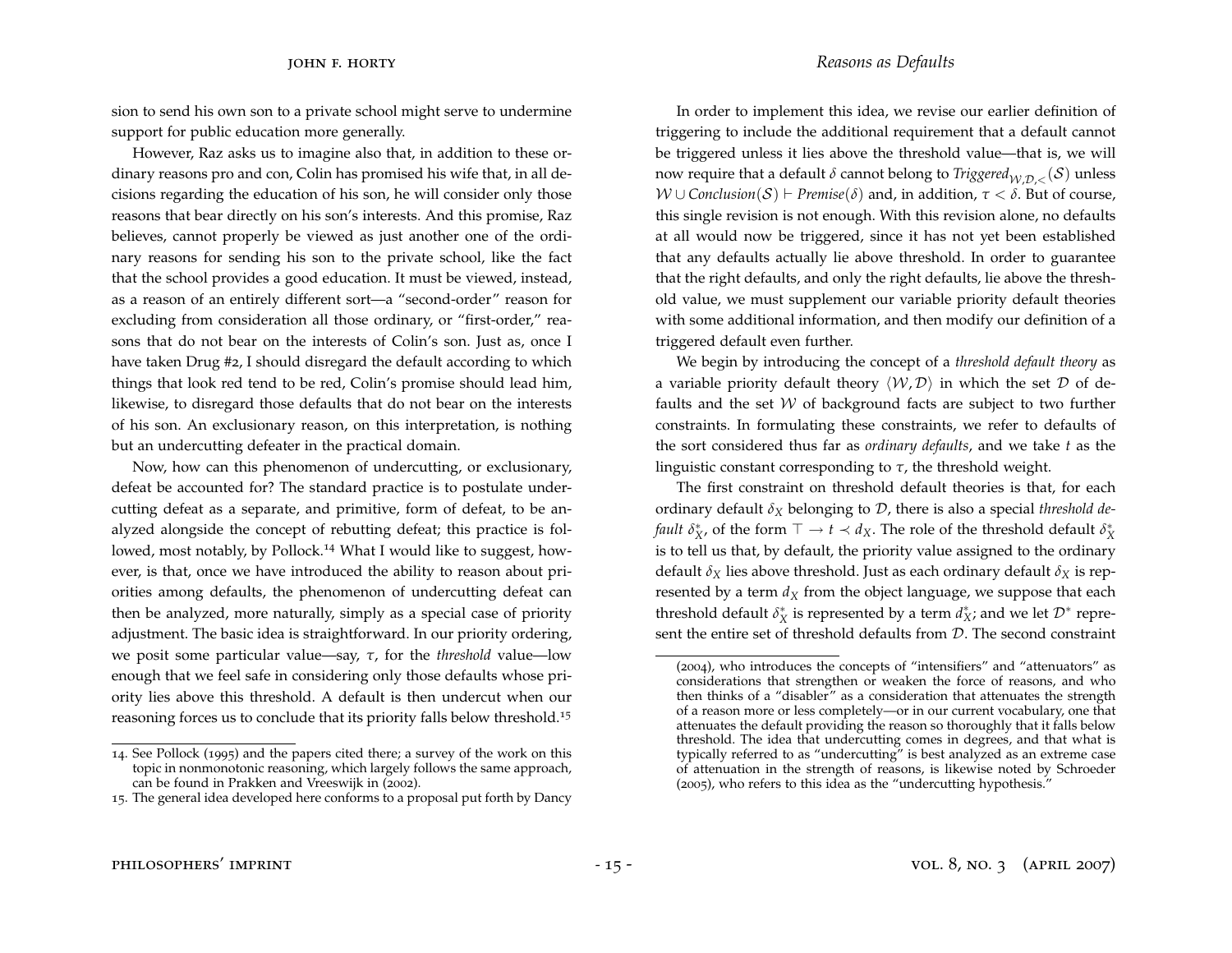is that the set  $W$  of ordinary information must contain, in addition to the formulas mentioned earlier, guaranteeing a strict partial ordering, each instance of the schema  $d^* \prec d$ , in which  $d^*$  ranges over arbitrary threshold defaults and *d* ranges over ordinary defaults. The point of these formulas is to guarantee that threshold defaults are uniformly lower in priority than ordinary defaults.

The first of these two constraints can be provided with a sort of pragmatic justification. The ordinary defaults belonging to  $D$  are there to guide our reasoning. Since our plan is to modify the definition of triggering so that only defaults lying above threshold can be triggered, there would be little point in including an ordinary default within  $D$ unless we could assume, at least by default, that it lies above threshold. On the other hand, we cannot simply postulate, as a hard fact, that the ordinary defaults lie above threshold, since we need to allow for the possibility that they might be undercut—that our reasoning might lead us to conclude that some particular default should fall below threshold. We want to be able to assume that the ordinary defaults lie above threshold, then, but we cannot require that they do; therefore, we rely on threshold defaults to place ordinary defaults above threshold by default.

There is, however, a complication. Only defaults that are triggered can affect our reasoning. If we are to rely on threshold defaults to place the ordinary defaults above threshold, so that these ordinary defaults can be triggered, we must first guarantee that the threshold defaults themselves are triggered. This cannot be done, of course, by appealing to a further set of defaults whose role is to place the threshold defaults above threshold, since that idea leads to a regress; we would then have to guarantee that the defaults belonging to this further set lie above threshold, and so on. Instead, we halt the regress at the first step simply by *stipulating* that each threshold default is triggered. According to our revised treatment, then, the defaults from  $D$  that are triggered in the context of a scenario S are defined as including the set entire  $\mathcal{D}^*$ of threshold defaults as well as those ordinary defaults lying above threshold whose premises follow from the information contained in

that scenario.

**Definition 7 (Triggered defaults: revised definition)** Where  $S$  is a scenario based on the fixed priority default theory  $\langle W, \mathcal{D}, \langle \rangle$ , the defaults from  $D$  that are *triggered* in  $S$  are those belonging to the set

*Triggered*<sub>*W*</sub> $_{D,<}$ (S) =

 $\mathcal{D}^* \cup \{\delta \in \mathcal{D} : \tau < \delta \& \mathcal{W} \cup \text{Conclusion}(\mathcal{S}) \vdash \text{Premise}(\delta)\}.$ 

Since each threshold default has as its premise the trivial statement  $\top$ , which follows from the information contained in any scenario whatsoever, the net effect of our stipulation is that, for threshold defaults, the requirement that a triggered default must lie above threshold is suspended. What this means is that a threshold default can never be undercut—we can never conclude that such a default cannot be triggered because it falls below threshold. Since threshold defaults provide reasons for placing ordinary defaults above threshold, it follows that there will always be some reason for concluding that any ordinary default should lie above threshold. This result is, in a sense, simply a restatement of our pragmatic idea that there is no point even in registering a default unless we have reason to believe that it lies above threshold.

The second constraint governing threshold default theories—that the set  $W$  of ordinary formulas must contain each instance of the schema  $d^* \prec d$ —can now be understood against the background of this pragmatic idea. We do not want threshold defaults to be undercut; there should always be some reason for taking any ordinary default seriously, placing it above threshold. However, we do want to allow for the possibility that threshold defaults might be defeated by stronger reasons for placing ordinary defaults below threshold, so that these ordinary defaults can themselves be undercut. We therefore stipulate that each ordinary default has a higher priority than any threshold default.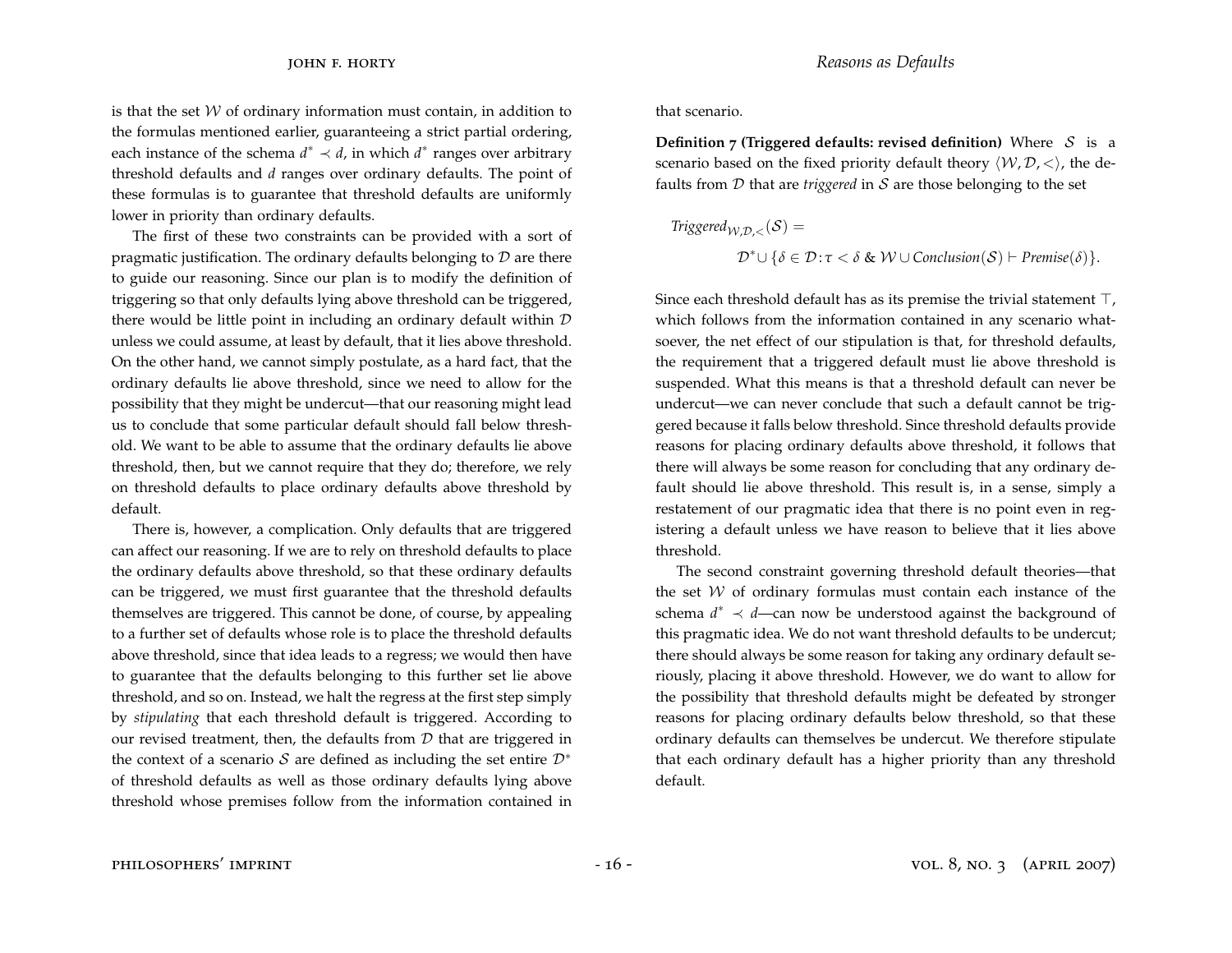#### *Some examples*

To illustrate these ideas, we begin by describing a particular threshold default theory  $\langle W, \mathcal{D} \rangle$  representing the epistemic example sketched earlier, involving the two drugs. Let *L*, *R*, *D*1, and *D*2 stand for the respective propositions that the object before me looks red, that it is red, that I have taken Drug #1, and that I have taken Drug #2. We can then take  $\delta_1$ ,  $\delta_2$ ,  $\delta_3$ , and  $\delta_4$  as the ordinary defaults belonging to  $\mathcal{D}$ , where  $\delta_1$  is  $L \to R$ ,  $\delta_2$  is  $L \wedge D1 \to \neg R$ ,  $\delta_3$  is  $\top \to d_1 \prec d_2$ , and  $\delta_4$  is  $D2 \rightarrow d_1 \prec t$ . According to the first of these defaults, it is reasonable to conclude that the object is red if it looks red; according to the second, that the object is not red if it looks red once I have taken Drug #1; according to the third, that the second default is stronger than the first; and according to the fourth, that the strength of the first default falls below threshold if I have taken Drug #2.

Since  $\langle W, \mathcal{D} \rangle$  is a threshold default theory, it is subject to our two additional constraints. By the first constraint, the set  $D$  must also contain four threshold defaults, one corresponding to each of the ordinary defaults—that is, a default  $\delta_i^*$  of the form  $\top \rightarrow t \prec d_i$ , for each *i* from 1 through 4. And by the second constraint, the set *W* of ordinary formulas must contain sixteen statements of the form  $d_i^* \prec d_j$ , where *i* and *j* range independently from 1 through 4.

Now let us first suppose that  $W$  contains, in addition, the formulas *L* and *D*1, representing the situation in which the object looks red but I have taken Drug #1. In this case, the threshold default theory yields  $\mathcal{S}_1 = \{\delta_1^*, \delta_2^*, \delta_3^*, \delta_4^*, \delta_2, \delta_3\}$  as its unique proper scenario, supporting the four statements of the form  $t \prec d_i$ , for *i* from 1 through 4, as well as  $\neg R$ and  $d_1 \prec d_2$ . The scenario  $S_1$  thus allows us to conclude that each of the ordinary defaults lies above threshold, that  $\delta_2$  has a higher priority than  $\delta_1$ , and that the object is not red. The default  $\delta_1$  is defeated in the scenario, since its conclusion conflicts with that of  $\delta_2$ , whose greater strength is established by  $\delta_3$ . The default  $\delta_4$  is not triggered, since its premise is not entailed in the context of this scenario.

Next, let us suppose instead that W contains the formulas *L* and

*D*2, representing the situation in which the object looks red but I have taken Drug #2. The theory now yields  $S_2 = \{\delta_2^*, \delta_3^*, \delta_4^*, \delta_3, \delta_4\}$  as its unique proper scenario, supporting, in this case, only three statements of the form  $t \prec d_i$ , for *i* from 2 through 4, along with  $d_1 \prec d_2$ , and now  $d_1 \prec t$  as well. The scenario  $S_2$  allows us to conclude, then, that the three ordinary defaults  $\delta_2$ ,  $\delta_3$ , and  $\delta_4$  lie above threshold, that  $\delta_2$ has a higher priority than  $\delta_1$ , and that  $\delta_1$  in fact falls below threshold; no conclusions can be reached about the actual color of the object. Here, the threshold default  $\delta_1^*$ , which would otherwise have placed *δ*<sup>1</sup> above threshold, is defeated by *δ*4, a stronger default—its greater strength is established by the formula  $d_1^* \prec d_4$  from  $\mathcal{W}$ —supporting the conflicting conclusion that  $\delta_1$  should fall below threshold. Neither  $\delta_1$ nor  $\delta_2$  is triggered,  $\delta_2$  because its premise is not entailed in the context of the scenario, and  $\delta_1$  because it fails to satisfy our new requirement that triggered defaults must lie above threshold.

It is useful to consider this situation from the standpoint of our earlier analysis of a reason as the premise of a triggered default. Once I have taken Drug #2, so that  $\delta_1$  falls below threshold, then according to our analysis, this default no longer provides any reason for concluding that the object is red. It is not as if  $\delta_1$  is defeated, in our standard sense of rebutting defeat. There is no stronger triggered default supporting the contrary conclusion—no reason at all, in fact, to conclude that the object is not red. Instead, we are forced to conclude that  $\delta_1$  must lie below threshold, so that it cannot itself be triggered, and therefore, provides no reason of its own.

It is possible, of course, for situations to be considerably more complicated than this: ordinary defeaters and undercutters can themselves be defeated or undercut, both defeaters and undercutters of defeaters and undercutters can likewise be defeated or undercut, and so on. We cannot explore the ramifications among these possibilities in any detail here, but it is worth considering a situation that is just one degree more complex. Suppose that, as before, the object looks red and I have taken Drug #2, which makes everything look red, but that I have also taken Drug #3, an antidote to Drug #2 that neutralizes its effects. How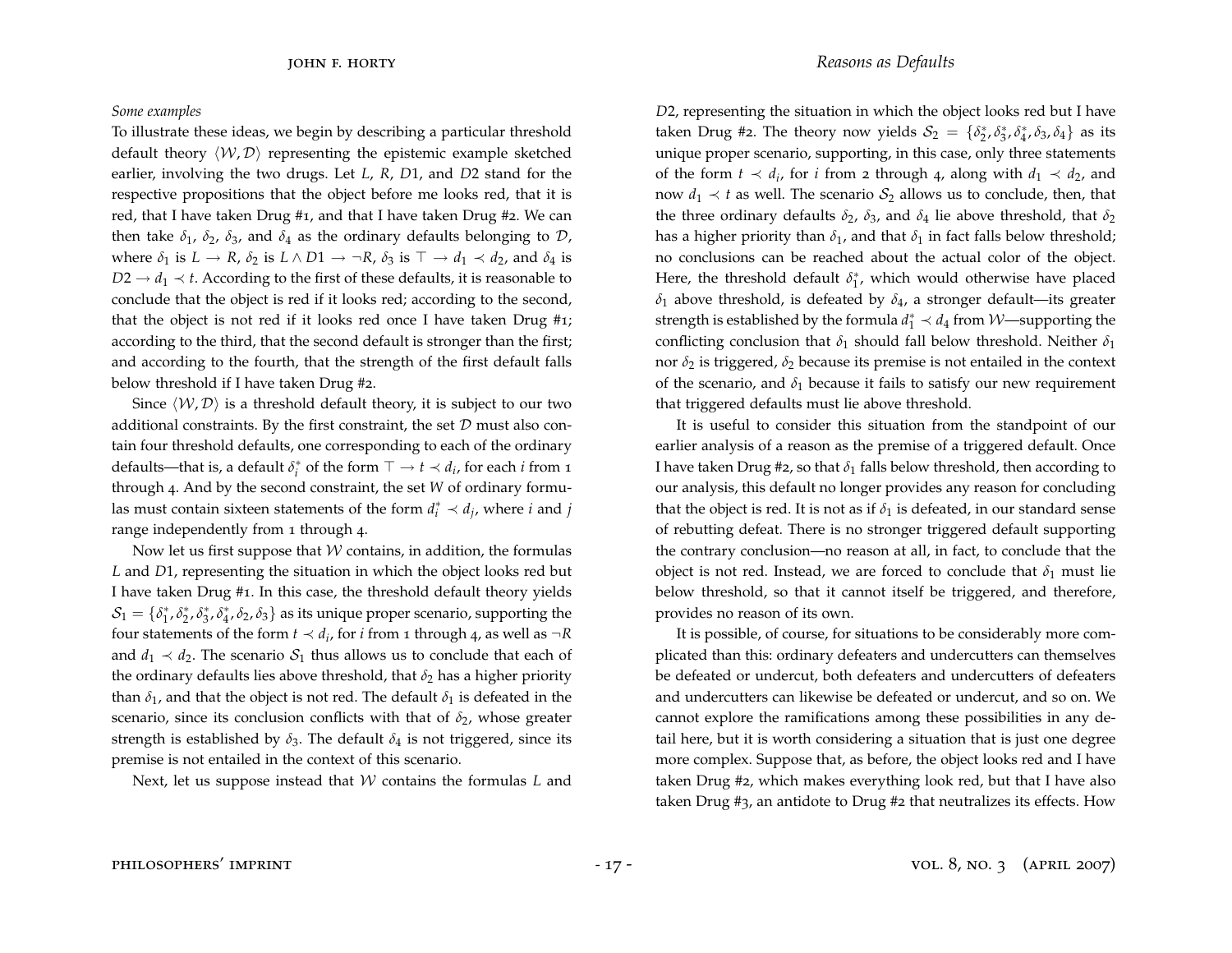should this situation be represented?

From an intuitive standpoint, what Drug #3 gives me is, not any positive reason for concluding that the object is red, but instead, a reason for disregarding the reason provided by Drug #2 for disregarding the reason provided by my senses for concluding that the object is red. Its associated default therefore provides a reason for disregarding a reason for disregarding a reason—an undercutter undercutter. Formally, then, letting *D*3 stand for the proposition that I have taken Drug #3, the effect can be captured through  $\delta_5$ , the default  $D3 \rightarrow d_4 \prec t$ , according to which, once I have taken this new drug, the previous default *δ*<sup>4</sup> should fall below threshold. Suppose, now, that the ordinary default  $\delta_5$  is added to D. By our threshold constraints, D must contain  $\delta_5^*$ , the corresponding threshold default  $\top \rightarrow t \prec d_5^*$ , and *W* must contain the formulas  $d_i^*$  ≺  $d_j$  for *i* and *j* from 1 through 5. If W also contains *L*, *D*2, and *D*3—representing the situation in which the object looks red, and I have taken both Drugs #2 and #3—then the unique proper scenario for the corresponding threshold default theory is  $S_3 = \{\delta_1^*, \delta_2^*, \delta_3^*, \delta_5^*, \delta_1, \delta_3, \delta_5\}$ , supporting statements of the form *t*  $\prec$  *d<sub>i</sub>* where *i* is 1, 2, 3, or 5, along with the statements *R*, *d*<sub>1</sub>  $\prec$  *d*<sub>2</sub>, and  $d_4 \prec t$ . The scenario  $S_3$  therefore allows us to conclude that all the ordinary defaults except *δ*<sup>4</sup> lie above threshold, that *δ*<sup>2</sup> has a higher priority than  $\delta_1$ , that  $\delta_4$  lies below threshold, and that the object is red. By forcing  $\delta_4$  below threshold, the new  $\delta_5$ , undercuts any reason for disregarding *δ*1, which can now emerge from below threshold to support the conclusion that the object is red.

Turning to the practical domain, we can illustrate the use of undercutting defeat—or exclusionary reasons—by reconsidering the case of Colin, who is deliberating about sending his son to a private school. Let *S*, *E*, and *H* represent the propositions that Colin's son is sent to the school, that the school provides an excellent education, but that its tuition is high; and take  $\delta_1$  as the default  $E \to S$  and  $\delta_2$  as  $H \to \neg S$ . These two defaults should be interpreted as telling Colin that the excellent education favors sending his son to the private school, while the high tuition favors not doing so. Simplifying somewhat, let us suppose that these are the only two reasons bearing directly on the issue. But there is also Colin's promise to his wife, which we can represent through the generalization

$$
\neg Welfare(d) \rightarrow d \prec t,
$$

telling Colin that, in this decision, he should disregard any considerations that do not center around his son's welfare; and suppose  $\delta_3$  is the default ¬*Welfare*( $d_2$ ) →  $d_2$   $\prec$  *t*, the particular instance of this general default that is of concern here.

Let  $\langle W, \mathcal{D} \rangle$  be the threshold default theory in which  $\mathcal D$  contains *δ*1, *δ*2, and *δ*<sup>3</sup> as its ordinary defaults, while W contains *E*, *H*, and ¬*Welfare*(*d*2), according to which: the education is excellent, the tuition is high, but  $\delta_2$ , the consideration provided by the high tuition, does not concern the welfare of Colin's son. Of course, since this is a threshold default theory, we must suppose also that  $D$  contains the threshold defaults associated with each of the ordinary defaults—a default *δ*∗ *<sup>i</sup>* of the form  $\top \rightarrow t \prec d_i$ , for *i* from 1 through 3. And we must suppose that W contains statements of the form  $d_i^* \prec d_j$  for *i* and *j* from 1 through 3.

Now if Colin were to consider only the defaults  $\delta_1$  and  $\delta_2$  in this situation, it is easy to see that he would be faced with a conflict incomparable reasons recommending different actions. Because of his promise to his wife, however, Colin's deliberation is also constrained by the default  $\delta_3$ , an exclusionary reason requiring him to remove  $\delta_2$ from consideration, placing it below threshold, and so allowing  $\delta_1$  to stand unopposed. The theory thus yields  $S_1 = \{\delta_1^*, \delta_3^*, \delta_1, \delta_3\}$  as its unique proper scenario, supporting the statements  $t \prec d_1$ ,  $t \prec d_3$ , *S*, and  $d_2 \prec t$ . According to  $S_1$ , what Colin should conclude is that both *δ*<sub>1</sub> and *δ*<sub>3</sub> lie above threshold, that *δ*<sub>2</sub> does not, and that he should send his son to the private school; since  $\delta_2$  falls below threshold, it does not provide any reason to the contrary. 16

<sup>16</sup>. Just as in the epistemic case, where undercutters can be undercut, exclu-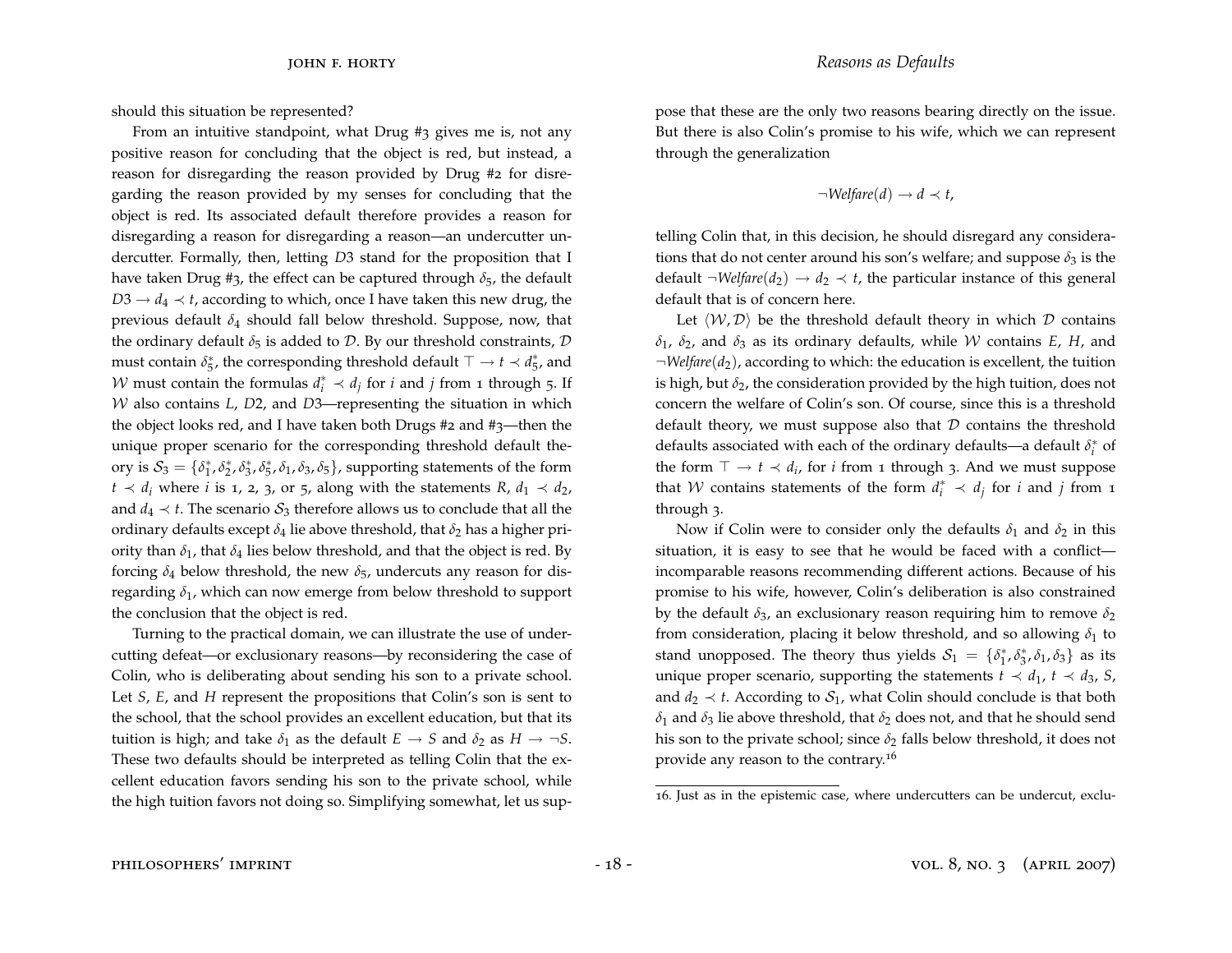#### **4. Applying the theory**

In this final section, I now want to apply the account of reasons developed in this paper to an argument recently advanced by Jonathan Dancy in support of particularism in moral theory. We begin with some general definitions.

It is often thought that our ability to settle on appropriate actions, or at least to justify these actions as appropriate, involves, at some level, an appeal to general principles. Let us refer to any view along these lines as a form of *generalism*. Certainly the view presented here qualifies, since it is based, ultimately, on a system of principles intended to capture defeasible generalizations.

Standing in contrast to generalism is the position known as *particularism*, which tends to downplay the importance of general principles, and to emphasize instead a kind of receptivity to the features of particular situations. It is useful, however, to distinguish different versions of this particularist perspective. We can imagine, first, a *moderate* particularism, which holds only that a significant part of our practical evaluation, at least, is not grounded in an appeal to general principles.

It is hard to argue with moderate particularism, phrased in this way. It frequently happens, for example, that the application of a set of principles in some particular situation yields what appears to be the wrong result from an intuitive standpoint, and we therefore feel that these principles must themselves be revised. But how can we conclude, in a case like this, that the original result was wrong? It cannot be through an application of our principles, since it is these principles that generated the result we now disagree with. And what guides us as we revise our principles? Some writers have suggested that we must appeal to a more fundamental set of principles, somehow lying in the background. Although this suggestion is useful in many cases as when we rely on moral principles to correct errors in a legal system, for example—there is a limit to its applicability. As long as we admit that any finite set of principles can lead, at times, to errors in practical evaluation, the appeal to still further principles for the diagnosis and repair of these errors must eventually result in either regress or circularity.

Moderate particularism is an irenic doctrine, which is compatible with generalism. The two ideas can be combined in a view according to which our everyday evaluative reasoning is typically based on principles, but which also admits the possibility of situations in which the accepted stock of principles yields incorrect results, and must then be emended by a process of reasoning that does not itself involve appeal to further principles. This is, I believe, a sensible view, and one that suggests a promising research agenda centered around questions concerning the update and maintenance of complex systems of principles. Many of these questions would have analogs in legal theory, and to the study of normative systems more generally.

In addition to moderate particularism, however, there is also a more radical position that might be called *extreme* particularism. While the moderate view allows for an appeal to principles in the course of our everyday practical evaluation, insisting only that there may be special circumstances in which a straightforward application of these rules yields incorrect results, extreme particularism holds that principles have no role to play in practical evaluation at all.

Since it denies the legitimacy of any appeal to principles whatsoever, extreme particularism is flatly inconsistent with generalism. Nevertheless, it is exactly this radical position that has been advanced by Dancy, who argues that extreme particularism follows from a more

sionary reasons can themselves be excluded: perhaps Colin has promised his mistress to disregard any promises made to his wife. What I disagree with is the suggestion—occasionally found in the literature on practical reasoning, and even in the epistemic literature—that reasons form a kind of hierarchy, so that, just as undercutters are "second-order" reasons, undercutter undercutters are "third-order" reasons, and so on. Perhaps there are some domains, such as the law, where this kind of stratification is the ideal, but even there I suspect the ideal is seldom realized; and it is hard to see why we could assume any sort of neat stratification in less regimented areas. In addition to promising his mistress to disregard any promises made to his wife, Colin might easily, and at the same time, have promised his wife to disregard any promises made to his mistress. His entire life, and the reasons governing it, could be a tangled mess, but the theory would apply all the same.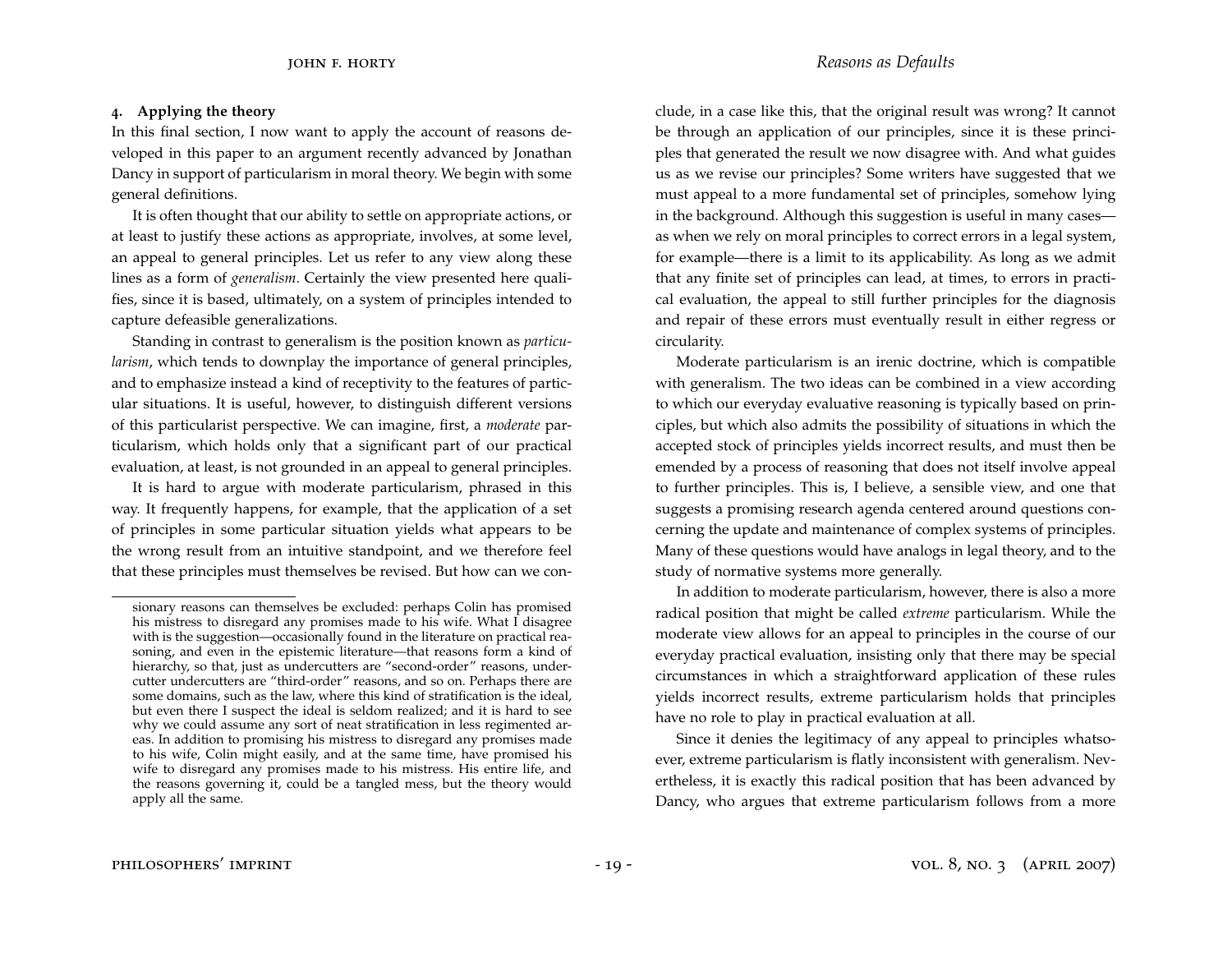general *holism* about reasons—the idea that the force of reasons is variable, so that what counts as a reason for an action or conclusion in one setting need not support the same action or conclusion in another.<sup>17</sup>

#### *4.1 The argument*

In Dancy's view, holism is a general phenomenon that applies to both practical and epistemic reasons. Both, as he writes, are capable of shifting polarity: a consideration that functions as a reason for some action or conclusion in one context need not serve as a reason for the same action or conclusion in another, and indeed, might even be a reason against it. Dancy presents a variety of cases intended to establish this possibility, in both the practical and theoretical domains. Since these examples follow a common pattern, we consider only two representatives.

Beginning with the practical domain, imagine that I have borrowed a book from you. In most situations, the fact that I have borrowed a book from you would give me a reason to return it to you. But suppose I discover that the book I borrowed is one you had previously stolen from the library. In that context, according to Dancy, the fact that I borrowed the book from you no longer functions as a reason to return it to you; in fact, I no longer have any reason to return it to you at all.<sup>18</sup> In order to illustrate the same phenomenon in the epistemic domain, Dancy turns to a standard example, and one that we have already considered. In most situations, the fact that an object looks red gives me a reason for thinking that it is red. But suppose I know that I have taken Drug #1, which, as we recall, makes red things look blue and blue things look red. In this new context, according to Dancy, the fact that an object looks red no longer functions as a reason for thinking that it is red; it is, instead, a reason for thinking that the object is blue, and so not red.<sup>19</sup>

Let us grant, for the moment, that examples like these are sufficient to establish a general holism of reasons. How is this holistic view supposed to lead to extreme particularism, a thoroughgoing rejection of any role for general principles in practical evaluation? To answer this question, we must consider the nature of the generalizations involved in these principles, and it is useful to focus on a concrete example. Consider, then, the principle that lying is wrong. What could this mean?

We might understand this principle, first of all, as a universally quantified material conditional according to which any action that involves lying is thereby wrong, regardless of the circumstances. Although some writers have endorsed a view along these lines, very few people today would find such an unyielding conception to be tenable. It is, of course, possible to weaken the proposal by viewing the simple principle that lying is wrong as a sort of abbreviation for a much more complicated rule, still a material conditional, but one laden with exception clauses covering all the various circumstances in which it may be acceptable to lie—saving a life, avoiding a pointless insult, and so on. The problem with this suggestion, however, is that no satisfactory rule of this form has ever been displayed, and it is legitimate to doubt our ability even to formulate such fully-qualified rules with any degree of confidence, let alone learn these rules or reason with them.

Alternatively, we might take the principle that lying is wrong to express the idea, not that all acts that involve lying are wrong, or even all acts that involve lying and also satisfy some extensive list of qualifications, but simply that lying is always a feature that counts against an action, a "wrong-making" feature. On this view, the fact that an action involves lying would always count as some reason for taking it to be wrong, even though that action might actually be judged as the right thing to do overall, when various other reasons are taken into account.

<sup>17</sup>. The argument is set out with minor variations in a number of publications beginning with Dancy's ([1983](#page-26-5)), but I focus here on the versions found in his ([1993](#page-26-6)), ([2000](#page-26-7)), ([2001](#page-26-8)), and particularly the canonical ([2004](#page-26-4)). Similar arguments have been advanced by others; a particularly clear presentation can be found in Little ([2000](#page-27-21)).

<sup>18</sup>. This example can be found in Dancy ([1993](#page-26-6), p. 60); it is followed by a number of similar examples.

<sup>19</sup>. Dancy ([2004](#page-26-4), p. 74); the example is discussed also in ([2000](#page-26-7), p. 132) and in Section 3 of his ([2001](#page-26-8)).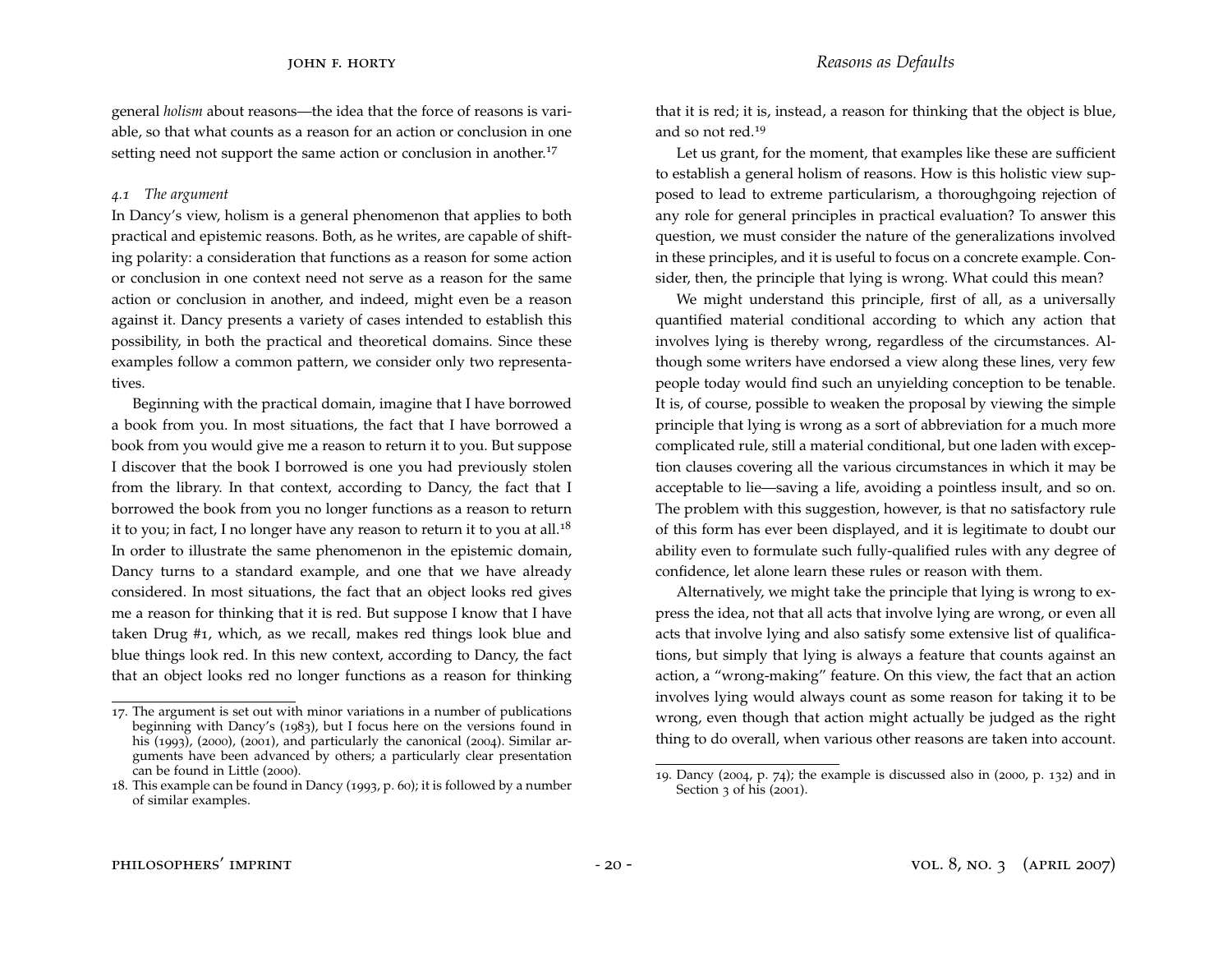The function of principles, then, would be to articulate general reasons for or against actions or conclusions, which may not be decisive, but which at least play an invariant role in our deliberation, always favoring one particular side. This is the view suggested by some of W. D. Ross's remarks about prima facie duties, and it is, in addition, the view of principles that is endorsed by Dancy as the most attractive option available:

Moral principles, however we conceive of them, seem to be all in the business of specifying features as *general* reasons. The principle that it is wrong to lie, for instance, presumably claims that mendacity is always a wrong-making feature wherever it occurs (that is, it always makes the same negative contribution, though it often does not succeed in making the action wrong overall). (Dancy [2004](#page-26-4), p. 76)

But now, suppose reason holism is correct, so that any consideration favoring an outcome in one situation might not favor the same outcome in another. In that case, there would be no general reasons, no considerations to play an invariant role in our deliberation, carrying the same force regardless of context. If the function of principles is to specify general reasons like this, then, there is simply nothing for them to specify; any principle telling us that a reason plays some particular role in our deliberation would have to be incorrect, since there would always be some context in which that reason plays a different role. This is Dancy's conclusion—that, as he says, "a principle-based approach to ethics is inconsistent with the holism of reasons."<sup>20</sup>

#### *4.2 Evaluating the argument*

Let us start with the epistemic example that Dancy offers to establish reason holism. This example was represented earlier as a threshold default theory, which we now reformulate here, somewhat simplified for convenience.<sup>21</sup> Suppose again that *L*, *R*, and *D*1 stand for the respective propositions that the object before me looks red, that it is red, and that I have taken Drug #1; and suppose that the default  $\delta_1$  is  $L \rightarrow R$ , that  $\delta_2$  is  $L \wedge D1 \rightarrow \neg R$ , and that  $\delta_3$  is  $\top \rightarrow d_1 \prec d_2$ . Let  $\langle W, \mathcal{D} \rangle$  be the theory in which D contains  $\delta_1$ ,  $\delta_2$ , and  $\delta_3$ , and in which W contains L and *D*1, according to which the object looks red but I have taken the drug. Since this is a threshold default theory,  $D$  must again contain, in addition to these three ordinary defaults, the corresponding threshold defaults  $\delta_i^*$ , of the form  $\top \to t \prec d_i$ , for each *i* from 1 through 3; and *W* must contain statements of the form  $d_i^* \prec d_j$  for *i* and *j* from 1 through 3.

It is easy to see that this default theory yields  $S_1 = \{\delta_1^*, \delta_2^*, \delta_3^*, \delta_2, \delta_3\}$ as its unique proper scenario, supporting the three statements of the form  $t \prec d_i$ , for *i* from 1 through 3, as well as  $\neg R$  and  $d_1 \prec d_2$ . The theory thus allows us to conclude that each of the ordinary defaults *δ*<sub>1</sub>, *δ*<sub>2</sub>, and *δ*<sub>3</sub> lies above threshold, that *δ*<sub>2</sub> has a higher priority than *δ*<sub>1</sub>, and that the object is not red.

Dancy's argument depends, however, not so much on the conclusions supported by particular situations, but instead, on the statements that are or are not to be classified as reasons in those situations. This is an issue that can usefully be explored here from the standpoint of our analysis of a reason as the premise of a triggered default. And when we do explore the issue from this standpoint, we find that with the situation represented as above—the proposition *L*, that the object looks red, is indeed classified as a reason. Why? Because a default is triggered in the context of a scenario just in case its premise is entailed by that scenario and the default lies above threshold. The

<sup>20</sup>. Dancy ([2004](#page-26-4), p. 77). A couple of paragraphs later, Dancy admits that there may actually be a few factors whose role in normative evaluation is not sensitive to context, such as "causing of gratuitous pain on unwilling victims," for example, but he tends to downplay the theoretical significance of allowing isolated exceptions like these, and I agree; a robust generalism would require a wide range of normative principles, not just an occasional principle here and there.

<sup>21</sup>. The simplification is that we now ignore Drug #2, which no longer concerns us.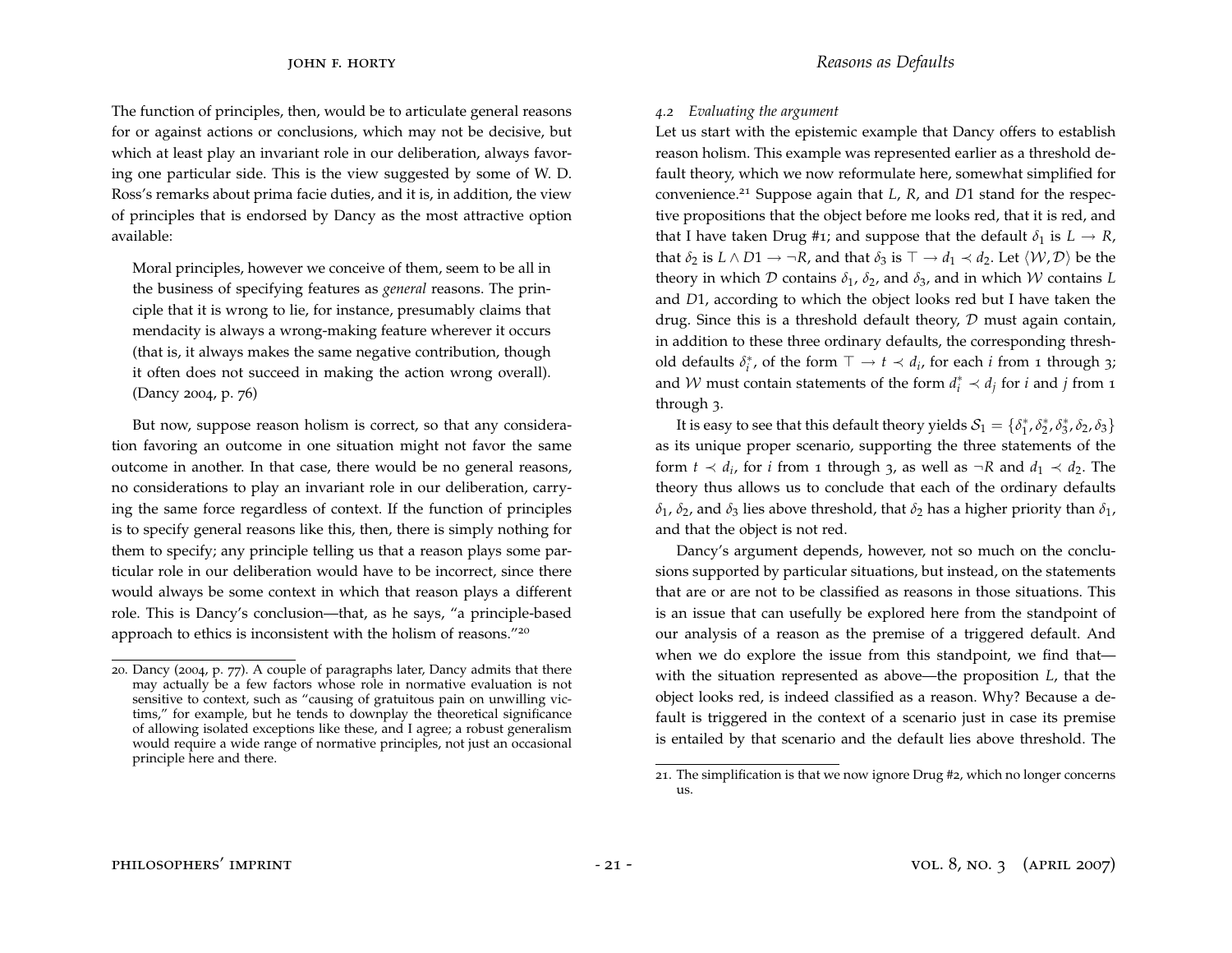john f. horty *Reasons as Defaults*

premise of the default *δ*1, the statement *L*, is already included with the ordinary information provided by  $W$ , and so entailed by any scenario; and in the context of the scenario  $S_1$ , the default lies above threshold. This default is therefore triggered; and so, according to our analysis, its premise is classified as a reason for its conclusion, the statement *R*, that the object is red.

If *L* is a reason for *R*, then why does the scenario not support this conclusion? Well, it is natural to say that a reason, some proposition favoring a conclusion, is *defeated* whenever the default that provides that proposition as a reason is itself defeated. And in the particular case at hand, the default *δ*1, which provides *L* as a reason for the conclusion *R*, is defeated by the stronger default  $\delta_2$ , which provides  $L \wedge D1$ , the proposition that the object looks red but I have taken the drug, as a reason for the conflicting conclusion ¬*R*.

Our initial representation of this situation, then, illustrates the possibility of an alternative interpretation of one of the key examples of the sort that Dancy relies on to establish reason holism. On Dancy's view, the situation in which *L* and *D*1 both hold—the object looks red but I have taken the drug—provides a context in which, although *L* is normally a reason for *R*, it now loses its status as a reason entirely; what is a reason in the normal run of cases is not a reason in this case, and so we are driven to reason holism. On our current representation, by contrast, *L* is still classified as a reason for *R*, but simply as a defeated reason.

I mention this possibility here only to show that there are different ways of interpreting those situations in which some familiar consideration appears not to play its usual role as a forceful or persuasive reason. In each case, we must ask: does the consideration fail to function as a reason at all, or does it indeed function as a reason, but simply as one that is defeated? The answer often requires a delicate judgment, and at times different interpretations of the same situation are possible this is a point we will return to when we consider Dancy's practical example.

In the particular case at hand, as it happens, the idea that looking

red still functions as a reason, but simply a defeated reason, is one that Dancy entertains but immediately rejects:

It is not as if it is some reason for me to believe that there is something red before me, though that reason is overwhelmed by contrary reasons. It is no longer *any reason at all* to believe that there is something red before me; indeed it is a reason for believing the opposite. (Dancy [2004](#page-26-4), p. 74)

And, in this particular case, I would have to agree. Once I have taken the drug, it does not seem as if looking red still provides some reason for concluding that the object is red, which is then defeated by a stronger reason to the contrary; in this case, it just does seem that the status of looking red as a reason is itself undermined.

What is crucial to see, however, is that this interpretation of the situation, Dancy's preferred interpretation, can likewise be accommodated within the framework set out here, by appeal to our treatment of undercutting defeat. Let  $\delta_4$  be the new default  $D1 \rightarrow d_1 \prec t$ , according to which the previous default  $\delta_1$ —which established looking red as a reason for being red—now falls below threshold in any situation in which I have taken the drug. Then the appropriate results can be reached by supplementing the previous theory with this new default, and then satisfying the necessary threshold constraints: formally, let  $\langle W, \mathcal{D} \rangle$  be the threshold default theory in which  $D$  contains the ordinary defaults *δ*1, *δ*2, *δ*3, and now *δ*4, as well as the corresponding threshold defaults  $\delta_i^*$ , of the form  $\top \to t \prec d_i$ , for *i* from 1 through 4, and in which  $\mathcal W$ contains *L* and *D*1, together with statements of the form  $d_i^* \prec d_j$  for *i* and *j* from 1 through 4.

This new default theory now yields  $\mathcal{S}_2 = \{\delta_2^*, \delta_3^*, \delta_4^*, \delta_2, \delta_3, \delta_4\}$  as its unique proper scenario, supporting three statements of the form  $t \prec d_i$ for *i* from 2 through 4, as well as  $d_1 \prec d_2$ ,  $\neg R$ , and  $d_1 \prec t$ . The theory thus allows us to conclude that the ordinary defaults  $\delta_2$ ,  $\delta_3$ , and  $\delta_4$  lie above threshold, that  $\delta_2$  has a higher priority than  $\delta_1$ , that  $\delta_1$  in fact falls below threshold, and of course, that the object is not red.

Now a reason, once again, is the premise of a triggered default, and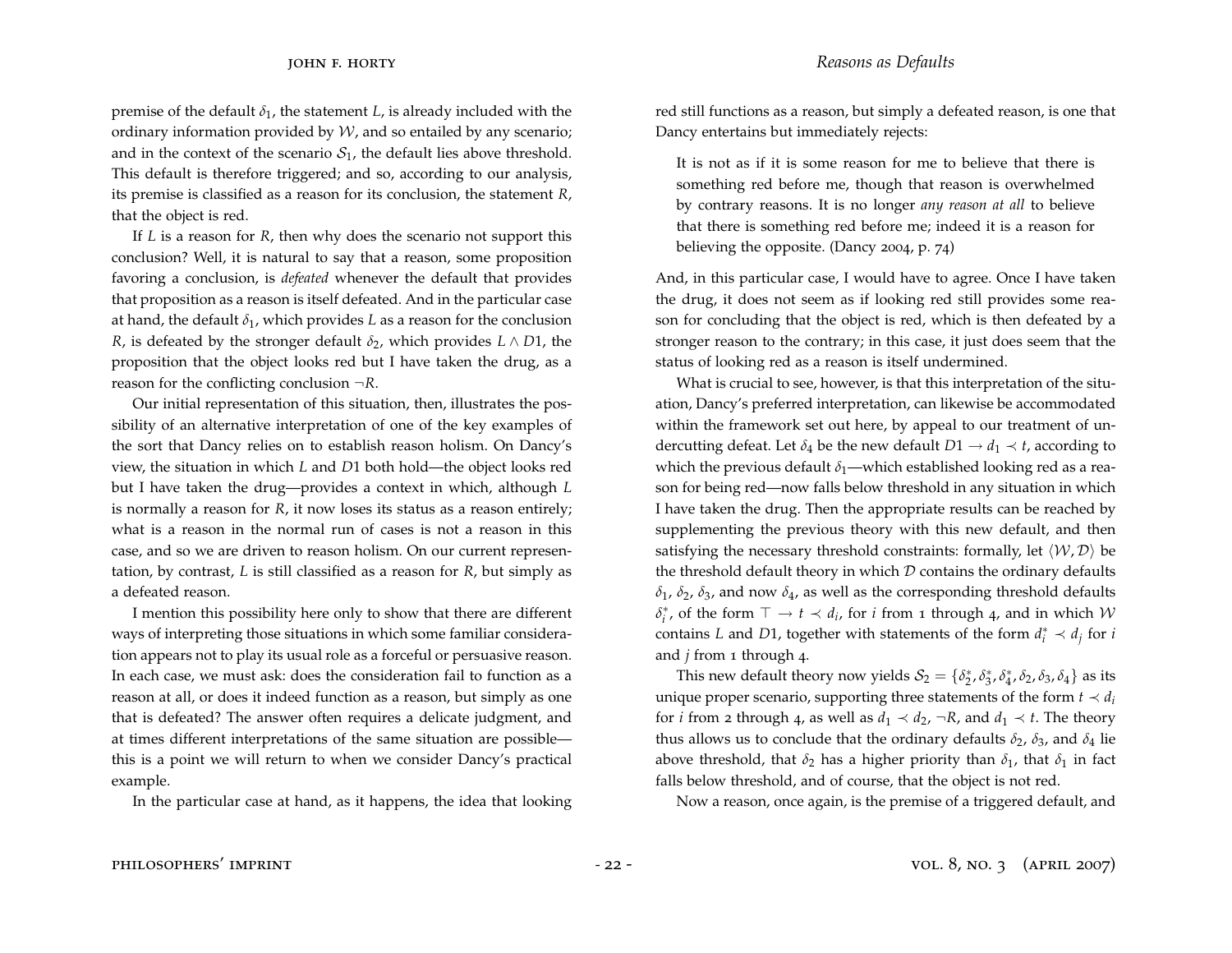given this new representation of the situation, the default  $\delta_1$ , which had previously provided *L* as a reason for *R*, is no longer triggered. Why not? Because a default is triggered in the context of a scenario if its premise is entailed by that scenario and, in addition, it lies above threshold; and while the premise of  $\delta_1$  is indeed entailed, the default now falls below threshold. Since *L*, looking red, is no longer the premise of a triggered default, it is not classified as a reason. What is a reason in the usual range of cases is in this situation, therefore, not just a defeated reason, but no longer any reason at all, exactly as Dancy claims.

With this observation in place, we can now turn to an evaluation of Dancy's argument. The argument hinges on the idea that extreme particularism, the rejection of general principles, follows from reason holism. The framework developed here, however, supports reason holism, allowing for the possibility that a consideration that counts as a reason in one situation might not be classified as a reason in another. Yet this framework is itself based on a system of principles, defaults that can be thought of as instances of defeasible generalizations; indeed, what is and what is not a reason in any particular situation is determined by these defaults. The framework thus provides a counterinstance to the idea that reason holism entails extreme particularism, that holism is inconsistent with any form of generalism. Reason holism is consistent with this form of generalism, at least, and so Dancy's argument is, strictly speaking, invalid.

Clearly, there is a disagreement. How should it be diagnosed? Why is it that Dancy considers holism to be inconsistent with any appeal to general principles, while in the framework developed here, it seems that the two ideas, holism and generalism, can be accommodated together?

The disagreement has its roots, I believe, in our different views concerning the meaning of general principles. We both acknowledge that the principles guiding practical reasoning cannot usefully be taken to express universally generalized material conditionals; the practical principle that lying is wrong cannot mean that every action that involves lying is wrong. What Dancy suggests instead, as we have seen, is that these principles should be taken to specify considerations that play an invariant role as reasons. The principle that lying is wrong is supposed to mean that lying always provides some reason for evaluating an action less favorably, even in those cases in which our overall evaluation is favorable. And presumably, the epistemic principle according to which things that look red tend to be red must likewise be taken to mean that looking red always provides some reason for concluding that an object is red, even in those cases in which our overall conclusion is that the object is not red.

Now, given this understanding of general principles, it follows at once—it is *obvious*—that reason holism must lead to their rejection. If holism is correct, so that what counts as a reason in one situation need not be a reason in another, then, of course, any principle that identifies some consideration as playing an invariant role as a reason has to be mistaken. If what it means to say that lying is wrong is that lying always favors a negative evaluation of an action, and there are certain situations in which it does not, then the practical principle itself is faulty, and cannot properly guide our actions; if what it means to say that looking red indicates being red is that looking red always provides some reason for concluding that an object is red, and there are certain situations in which it does not; then again, the epistemic principle is faulty.

I agree, then, that reason holism must entail the rejection of general principles, given Dancy's understanding of these principles. In developing a framework within which holism is consistent with general principles, therefore, I mean to rely on a different understanding of these principles, not as specifying invariant reasons, but instead, as codifying the defaults that guide our reasoning. On this view, the general principle that lying is wrong should be taken to mean simply that lying is wrong by default—that is, to a first approximation, that once we learn that an action involves lying, we ought to judge that it is wrong, unless certain complicating factors interfere. And the principle that looking red indicates being red should likewise be taken to mean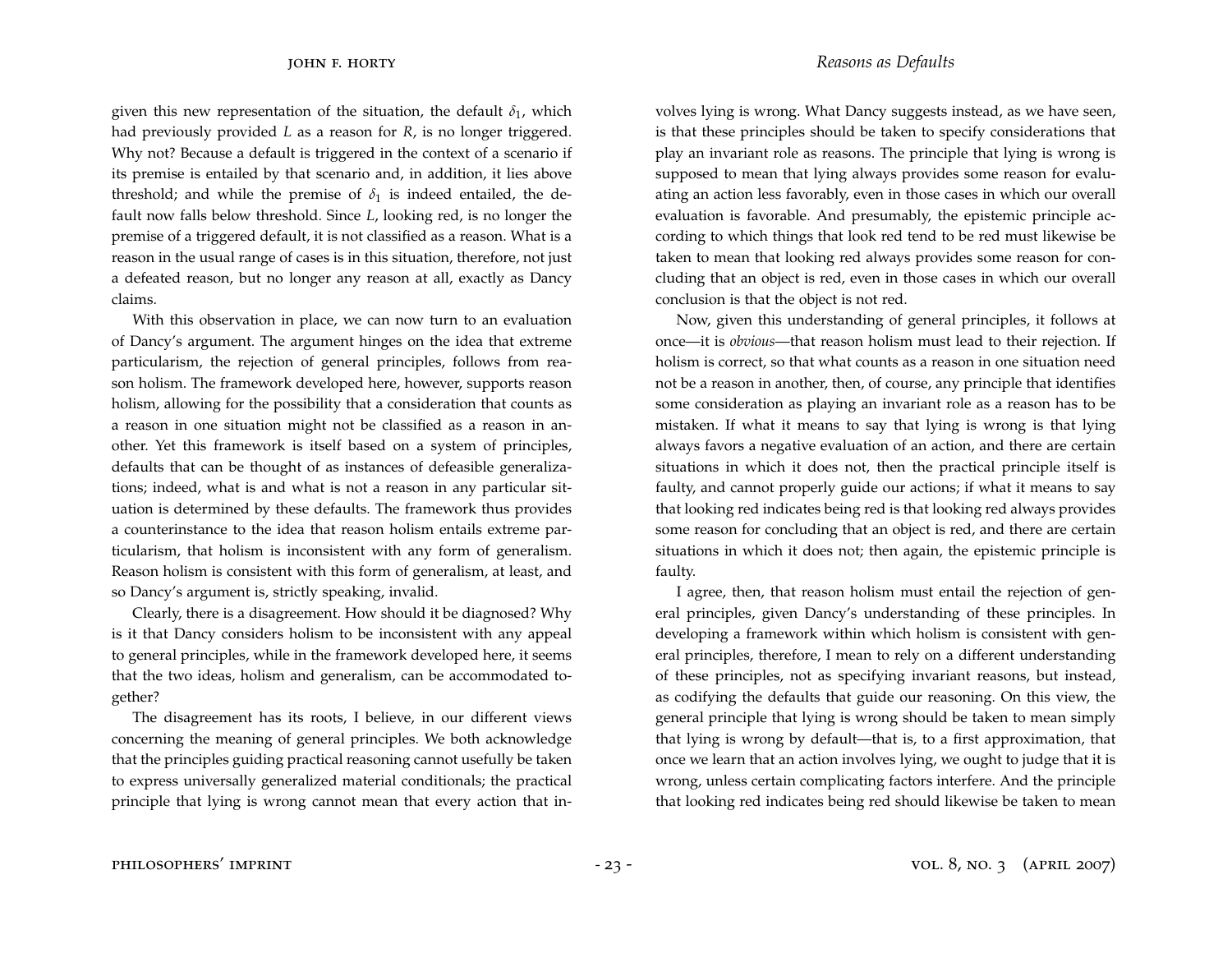that this relation holds by default—that, once we see that an object looks red, we ought to conclude that it is red, again in the absence of other complicating factors.

This explication of general principles as statements codifying defaults involves a frank and explicit appeal to ceteris paribus restrictions; the principles tell us what to conclude in the absence of external complications. Ceteris paribus statements like these are sometimes criticized as vacuous (the joke is that an explication of this kind reduces the substantive claim that lying is wrong to a less substantive claim along the lines of "Lying is wrong except when it isn't"). It is also argued that these statements, which specify the appropriate conclusions in the absence of complicating factors, tell us nothing about the more usual case in which complicating factors are present.

Both of these criticisms have, I believe, some merit when lodged against many of the usual appeals to ceteris paribus generalizations, since these appeals, often, do not move beyond the level of a first approximation. The criticisms have no merit in the present case, however. Here, our first approximation to the meaning of a general principle is nothing but a high level summary of the workings of this principle in the underlying default theory, which specifies in detail, not only what the complicating factors might be—when a default is conflicted, defeated, undercut—but also how the various issues introduced by these complicating factors are to be resolved, and the appropriate set of conclusions to be arrived at in each case. What the present account has to contribute, then, is a concrete theory of default reasoning to support the explication of general principles as defaults, a theory that is precise, supported by our intuitions, and consistent with reason holism.

#### *4.3 Loose ends*

I want to conclude by considering two remaining issues presented by Dancy's examples.

First, we have seen how the present account allows us to understand the idea that *L*, looking red, which normally counts as a reason

for *R*, being red, fails to count as a reason in the situation in which I have taken the drug; but in fact, Dancy claims more than this. What he claims is that *L* not only fails to count as a reason for *R* but is actually, in this situation, a reason for  $\neg R$ . This further claim is not yet supported by the present framework. Can it be? Should it be? I believe that it should be, and it can be, but that it requires a different sort of explanation—roughly, pragmatic rather than semantic.

To see why it sometimes seems natural to think of *L* as a reason for ¬*R*, consider a slight variation on Dancy's example. Suppose you and I both know that I have taken the drug, which makes red things look blue and blue things look red—that is, we both know *D*1—but that my eyes are closed, so that I cannot see the object before me. Now imagine that I open my eyes, see that the object looks red, and so announce, since I know I have taken the drug, that it must be blue, and therefore not red. And suppose you ask me *why* I concluded that the object is not red. It would then be appropriate for me to respond, "Because I realized that it looks red," apparently citing the fact that the object looks red as a reason for concluding that it is not red. In formulating an account of reasons, we cannot just ignore how we speak, and the ease of my response in this situation certainly suggests that there is a sense in which looking red can, in some cases, be taken as a reason for not being red.

What the current theory tells us, by contrast, is that my real reason for concluding that the object is not red is, not just that it looks red, but that it looks red and I have taken the drug—not just *L*, but *L* ∧ *D*1. This is the antecedent of the triggered default  $\delta_2$ , which supports the conclusion  $\neg R$ . In the present situation, however, I would argue that there is a pragmatic principle at work that allows me to cite this conjunctive reason by mentioning only a salient part, the simple statement *L*. Different propositions can be salient at different times and in different ways. In this case, what makes *L* salient is simply that it provides *new* information. The statement *D*1 was already part of our background knowledge. Although I actually mean to cite the proposition *L* ∧ *D*1 as my reason for concluding that the object is not red, then, a principle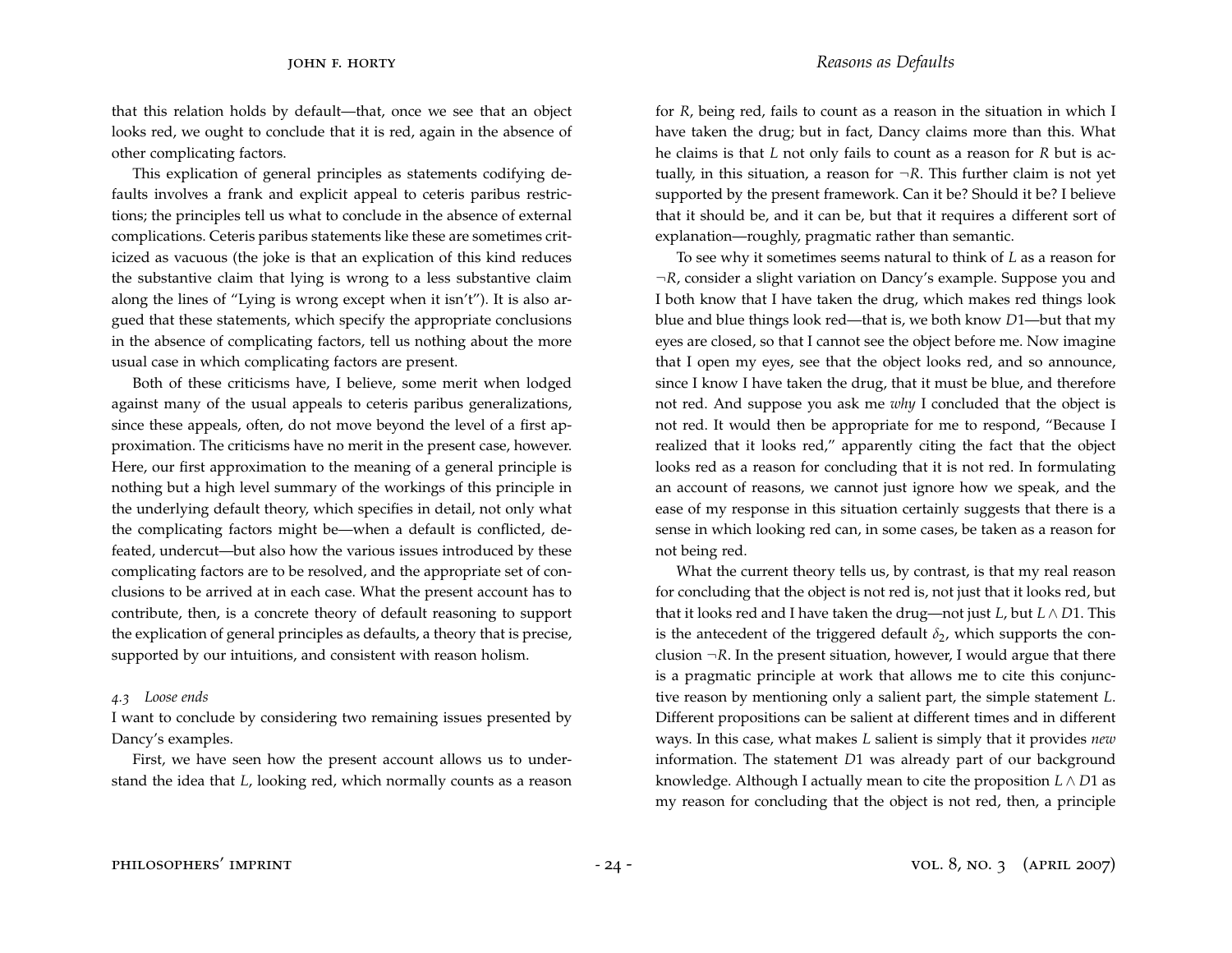of conversational economy allows me to do so simply by mentioning the new information that, taken together with our shared background information, entails this proposition.

This pragmatic analysis can be supported by considering another variant of the situation. Suppose, this time, that my eyes are open and I can see that the object looks red, but I am not yet aware that I have taken the drug. Since the object looks red, my initial judgment would be that it is red. But imagine that I am now told about the drug, and so revise my judgment to conclude that the object is blue, and so not red. In this case, if I were again asked why I changed my mind, it would no longer be appropriate to cite the fact that the object looks red. After all, I knew that it looked red before, when I judged it to be red. Instead, I would now be more likely to say, "Because I learned that I took the drug."

This response conforms to the pattern of the previous variant, and so suggests a common pragmatic principle at work. In both cases, my final state of information can be represented by the set {*L*, *D*1}, which entails  $L \wedge D1$ , the actual reason for my conclusion that the object is not red. In the first case, I arrive at this final state of information by adding *L* to the set  $\{D1\}$  of background information; in the second, I arrive at this final state by adding *D*1 to the background set {*L*}. In both cases, then, I am able to cite  $L \wedge D1$  itself as a reason for my conclusion in exactly the same way, by mentioning only the new information that, taken together with our shared background knowledge, entails this proposition—*L* in the first case, and *D*1 in the second.

The second, and concluding, matter that I want to discuss is the practical example offered by Dancy to illustrate reason holism, which we have yet to consider in any detail: I borrow a book from you, but then learn that this book is one you have previously stolen from the library. According to Dancy, this situation is one in which my borrowing a book from you, which generally functions as a reason for returning it to you, no longer counts as such a reason. What is generally a reason is not a reason in this particular situation, and so again, we have holism.

In his discussion of this example, just as in his discussion of the

epistemic case, Dancy explicitly considers and rejects the possibility that the consideration, having borrowed a book, is still functioning as a reason, but simply as a defeated reason:

It isn't that I have *some* reason to return it to you and more reason to put it back in the library. I have no reason at all to return it to you. (Dancy [1993](#page-26-6), p. 60)

But here, in contrast to the epistemic case, I do not think the matter is so straightforward; I cannot agree that Dancy's reading of the situation provides the unique interpretation, or even the most natural. I would, in fact, be inclined toward a very different interpretation myself. In the situation as described, I would tend to feel that my having borrowed the book from you gives me a personal obligation to return it to you, and that it is simply not my business to supervise your relations with the library; that is someone else's job.

This autobiographical detail—how I personally would view the matter—carries little importance except that it suggests a different and, I hope, coherent interpretation of the situation Dancy describes. The situation is especially interesting, in fact, precisely because it does serve so naturally to illustrate what I consider to be a pervasive phenomenon: situations described at this level of generality often allow for a number of different, equally coherent interpretations. In order to establish this point, I will simply list five different interpretations of the situation as Dancy describes it, arranged in a sort of spectrum depending on the relative strength given to my reasons for returning the book to you compared to my reasons for returning it to the library.

First, there is my interpretation: borrowing the book from you gives me a reason for returning it to you, but your having stolen it from the library gives me no particular reason to do anything at all (though it might well count as a reason supporting certain actions by the library police), so that what I ought to do is return the book to you. Second, I can imagine someone who agrees that my borrowing the book gives me a reason for returning it to you, but who also feels that your having stolen it gives me some reason for returning it to the library, though the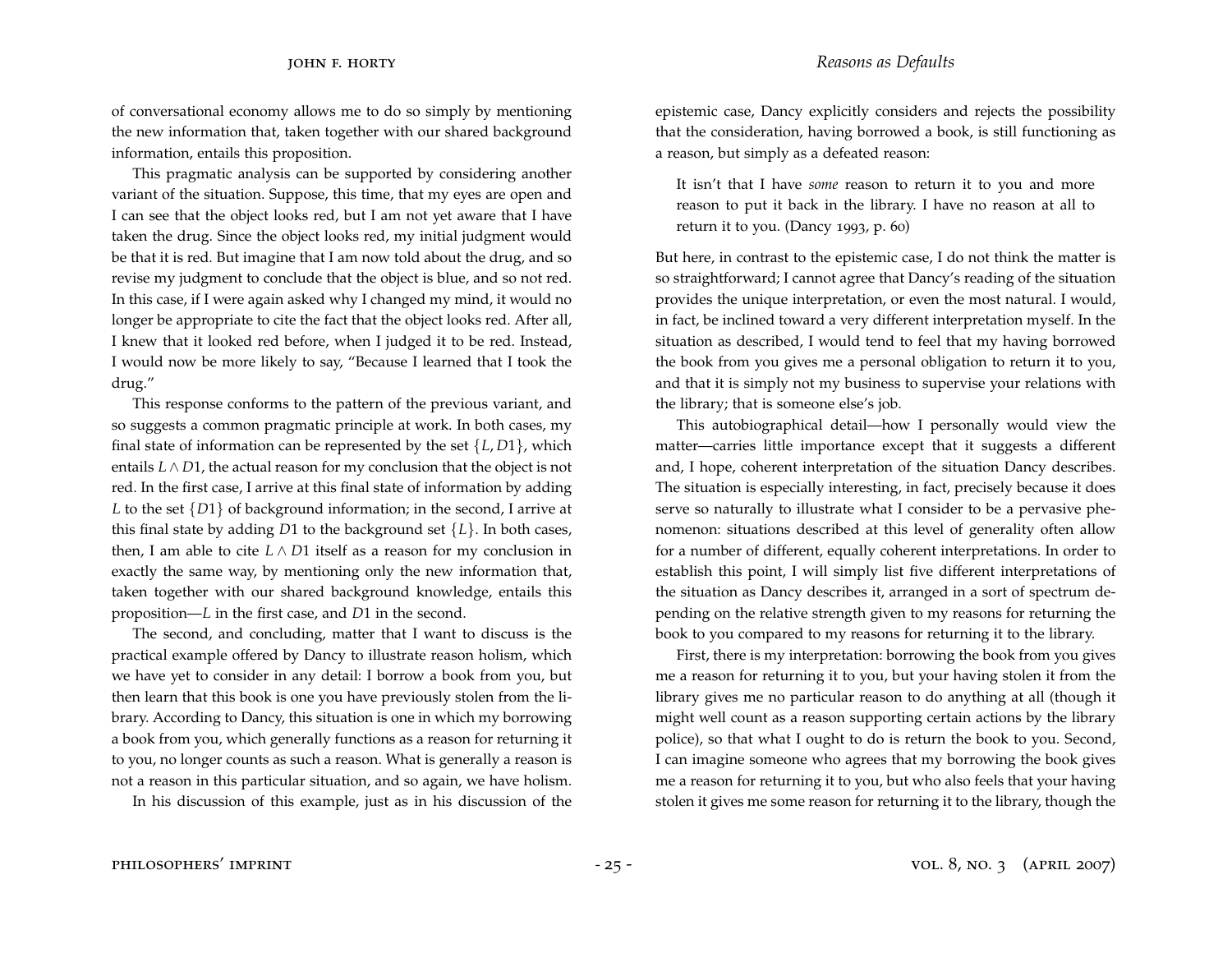reason for returning it to you is stronger, so that, on balance, I ought to return it to you. Third, I can imagine someone who feels that my borrowing the book gives me a reason for returning it to you, that your having stolen it also gives me a reason for returning it to the library, and that these two reasons are, in fact, incomparable in priority, so that I am now faced with a dilemma, incomparable reasons supporting conflicting actions; I would then have to resolve the matter in whatever way I resolve dilemmas, perhaps flipping a coin or seeking further advice. Fourth, I can imagine someone who feels that my borrowing the book gives me a reason for returning it to you, that your having stolen it gives me a reason for returning it to the library, but in this case, that the reason for returning it to the library is stronger, so that I ought to return it to the library. And, fifth, we have Dancy's preferred interpretation: your having stolen the book both gives me a reason for returning the book to the library and undercuts any reason I might otherwise have had for returning it to you, so that I ought to return it to the library.

I hope the reader will agree that each of these interpretations is indeed coherent; a rational person could adopt any of them. Moreover, each of these interpretations can be given a precise representation, and distinguished from the others, within the framework developed here. I will forbear from actually displaying these five different representations in the text of this paper—the interested reader can find them in the appendix—but not from drawing the moral that the possibility of these different formalizations suggests. This is, I believe, that the formal study of reasons presented here carries benefits analogous to the benefits of formal work in other areas. By providing a precise representation of reasons and their interactions, it allows us to tease apart different interpretations of particular situations that might otherwise escape notice, to suggest new possibilities, and where disagreement occurs, to localize the source of that disagreement.

#### **Appendix A. The library book example**

This appendix presents threshold default theories representing, in order, each of the five interpretations mentioned in the text of Dancy's library book example. Let *B*, *S*, *Y*, and *L* represent the respective propositions that I borrowed the book from you, that you stole it from the library, that I return the book to you, and that I return it to the library; and suppose that *Y* and *L* are inconsistent—I cannot return the book both to you and to the library. Suppose that  $\delta_1$  is the default  $B \to Y$ , that  $\delta_2$  is  $S \to L$ , that  $\delta_3$  is  $\top \to d_2 \prec d_1$ , that  $\delta_4$  is  $\top \to d_1 \prec d_2$ , and that  $\delta_5$  is  $S \rightarrow d_1 \prec t$ .

Interpretation #1: Let  $\langle W, \mathcal{D} \rangle$  be the threshold default theory in which the set W of ordinary information contains *B* and *S*, the set D of defaults contains  $\delta_1$ , and both W and D contain, in addition, the necessary threshold information. The unique proper scenario based on this theory is  $S_1 = \{\delta_1^*, \delta_1\}$ , supporting the statements  $t \prec d_1$  and *Y*. Since  $\delta_1$  lies above threshold and its premise is entailed, this default is triggered, providing *B* as a reason for *Y*, which is what I ought to do.

Interpretation #2: Let  $\langle W, \mathcal{D} \rangle$  be the threshold default theory in which the set W of ordinary information contains *B* and *S*, the set D of defaults contains  $\delta_1$ ,  $\delta_2$ , and  $\delta_3$ , and both W and D contain, in addition, the necessary threshold information. The unique proper scenario based on this theory is  $S_2 = \{\delta_1^*, \delta_2^*, \delta_3^*, \delta_1, \delta_3\}$ , supporting the statements *t* ≺ *d<sub>i</sub>* for *i* from 1 to 3, *d*<sub>2</sub> ≺ *d*<sub>1</sub>, and *Y*. Since both  $\delta_1$  and  $\delta_2$  lie above threshold and their premises are entailed, both defaults are triggered, providing *B* as a reason for *Y* and *S* as a reason for *L*. However, since *δ*<sub>1</sub> is accorded a higher priority than *δ*<sub>2</sub>, the reason *S* for *L* is defeated by the reason *B* for *Y*, so that what I ought to do is *Y*.

Interpretation #3: Let  $\langle W, \mathcal{D} \rangle$  be the threshold default theory in which the set  $W$  of ordinary information contains  $B$  and  $S$ , the set  $D$ of defaults contains  $\delta_1$  and  $\delta_2$  without any specification of priority, and both  $W$  and  $D$  contain, in addition, the necessary threshold information. This theory allows two proper scenarios, both  $S_3 = \{\delta_1^*, \delta_2^*, \delta_1\}$ and  $S'_3 = \{\delta_1^*, \delta_2^*, \delta_2\}$ , where both  $S_3$  and  $S'_3$  support  $t \prec d_i$  where *i* is 1 or 2, but  $S_3$  supports *Y* while  $S'_3$  supports *L*. Since  $\delta_1$  and  $\delta_2$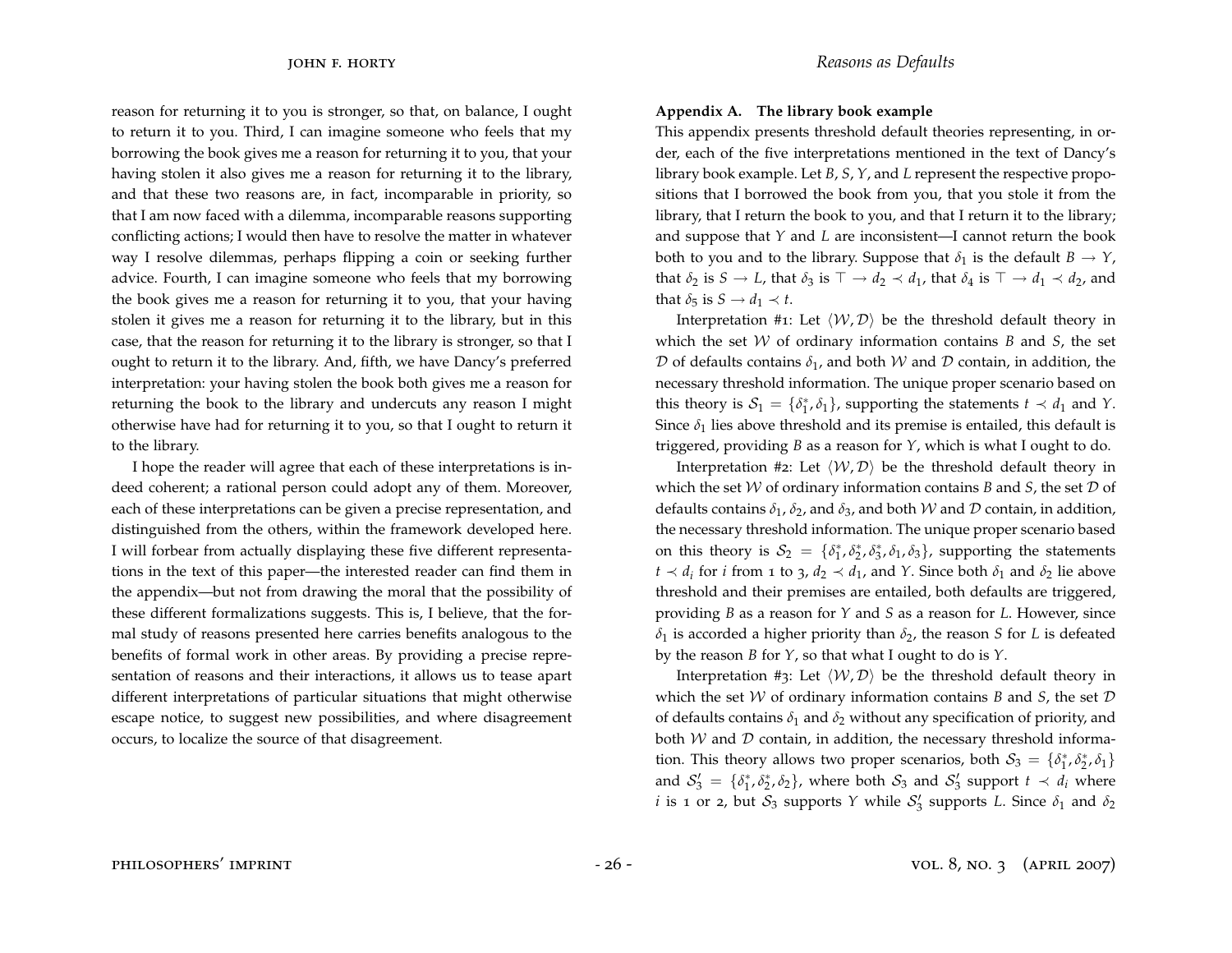lie above threshold in both scenarios, and their premises are entailed, both defaults are triggered in both scenarios, providing *B* as a reason for *Y* and *S* as a reason for *L*. Since there is no priority information, neither default is defeated and so there is a conflict; the two scenarios represent different ways of resolving the conflict.

Interpretation #4: Let  $\langle W, \mathcal{D} \rangle$  be the threshold default theory in which the set W of ordinary information contains *B* and *S*, the set D of defaults contains  $\delta_1$ ,  $\delta_2$ , and  $\delta_4$ , and both W and D contain, in addition, the necessary threshold information. The unique proper scenario based on this theory is  $S_2 = \{\delta_1^*, \delta_2^*, \delta_4^*, \delta_2, \delta_4\}$ , supporting the statements  $t \prec d_i$  where *i* is 1, 2, or 4, as well as  $d_1 \prec d_2$ , and *L*. Since both  $\delta_1$  and  $\delta_2$  lie above threshold and their premises are entailed, both defaults are triggered, providing *B* as a reason for *Y* and *S* as a reason for *L*. However, since  $\delta_2$  is now accorded a higher priority than  $\delta_1$ , the reason *B* for *Y* is now defeated by the reason *S* for *L*, so that what I ought to do is *L*.

Interpretation #5: Let  $\langle W, \mathcal{D} \rangle$  be the threshold default theory in which the set  $W$  of ordinary information contains *B* and *S*, the set  $D$  of defaults contains  $\delta_1$ ,  $\delta_2$ , and  $\delta_5$ , and both W and D contain, in addition, the necessary threshold information. The unique proper scenario based on this theory is  $S_5 = \{\delta_2^*, \delta_5^*, \delta_2, \delta_5\}$ , supporting the statements  $t \prec d_i$ where *i* is 2 or 5, as well as  $d_1 \prec t$ , and *L*. In this case, since  $\delta_2$  lies above threshold and its premise is entailed, the default is triggered, providing *S* is a reason for *L*; but since  $\delta_1$  now falls below threshold, it is no longer triggered, and so *B* no longer counts as a reason for *Y*. Since there is a reason for *L* and no conflicting reason at all, *L* is what I ought to do.

#### **Acknowledgements**

Three people were extraordinarily generous to me during the preparation of this paper. Henry Richardson read an early draft and discussed it with me extensively; his insight and enthusiasm kept me working on a project I would not have finished without him. Jonathan Dancy read the same draft (a long paper by an unknown author that arrived

on his desk out of the blue), sent me a remarkably perceptive set of comments, and then invited me to present this material at the Texas particularism conference, where I was able to discuss it with an audience of experts. Finally, Mark Schroeder, who read the early draft as well as the current version, has been helpful beyond all measure during a series of conversations spanning a period of two years; many of the key ideas in this paper were formed during those conversations.

#### **References**

- <span id="page-26-1"></span>[Brewka, 1994] Gerhard Brewka. Reasoning about priorities in default logic. In *Proceedings of the Twelveth National Conference on Artificial Intelligence (AAAI-94)*, pages 940–945. AAAI/MIT Press, 1994.
- <span id="page-26-2"></span>[Brewka, 1996] Gerhard Brewka. Well-founded semantics for extended logic programs with dynamic preferences. *Journal of Artificial Intelligence Research*, 4:19–36, 1996.
- <span id="page-26-0"></span>[Broome, 2004] John Broome. Reasons. In R. Jay Wallace, Michael Smith, Samuel Scheffler, and Philip Pettit, editors, *Reason and Value: Essays on the Moral Philosophy of Joseph Raz*, pages 28–55. Oxford University Press, 2004.
- <span id="page-26-5"></span>[Dancy, 1983] Jonathan Dancy. Ethical particularism and morally relevant properties. *Mind*, 92:530–547, 1983.
- <span id="page-26-6"></span>[Dancy, 1993] Jonathan Dancy. *Moral Reasons*. Basil Blackwell Publisher, 1993.
- <span id="page-26-7"></span>[Dancy, 2000] Jonathan Dancy. The particularist's progress. In Brad Hooker and Margaret Little, editors, *Moral Particularism*. Oxford University Press, 2000.
- <span id="page-26-8"></span>[Dancy, 2001] Jonathan Dancy. Moral particularism. In Edward Zalta, editor, *The Stanford Encyclopedia of Philosophy (Summer 2001 Edition)*. Stanford University, 2001. Available at http://plato.stanford.edu/ archives/sum2001/entries/moral-particularism/.
- <span id="page-26-4"></span>[Dancy, 2004] Jonathan Dancy. *Ethics Without Principles*. Oxford University Press, 2004.
- <span id="page-26-3"></span>[Fahlman, 1979] Scott Fahlman. *NETL: A System for Representing and Using Real-world Knowledge*. The MIT Press, 1979.